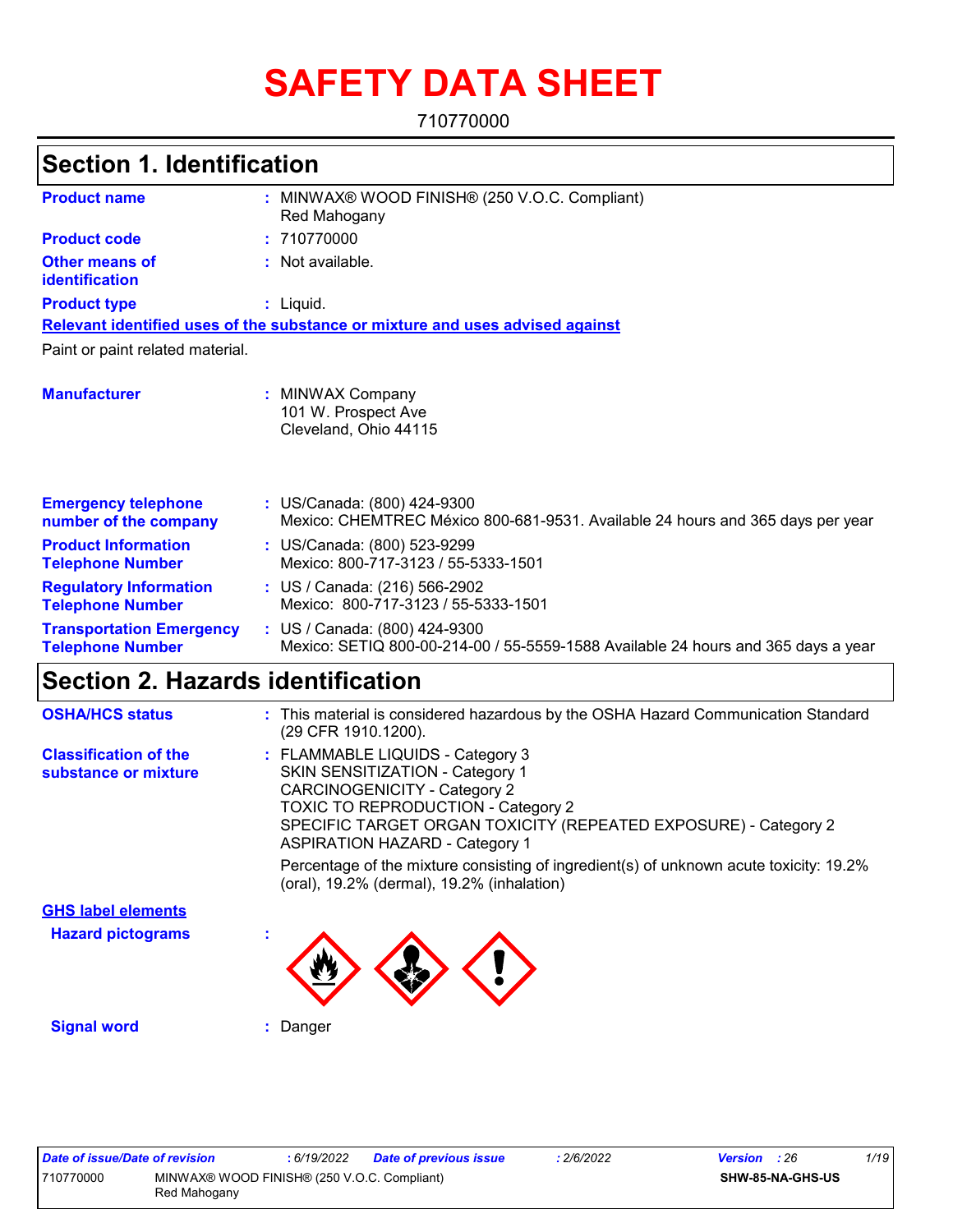## **Section 2. Hazards identification**

| <b>Hazard statements</b>                   | : Flammable liquid and vapor.<br>May be fatal if swallowed and enters airways.                                                                                                                                                                                                                                                                                                                                                                                                                                                                                                  |
|--------------------------------------------|---------------------------------------------------------------------------------------------------------------------------------------------------------------------------------------------------------------------------------------------------------------------------------------------------------------------------------------------------------------------------------------------------------------------------------------------------------------------------------------------------------------------------------------------------------------------------------|
|                                            | May cause an allergic skin reaction.                                                                                                                                                                                                                                                                                                                                                                                                                                                                                                                                            |
|                                            | Suspected of causing cancer.                                                                                                                                                                                                                                                                                                                                                                                                                                                                                                                                                    |
|                                            | Suspected of damaging fertility or the unborn child.                                                                                                                                                                                                                                                                                                                                                                                                                                                                                                                            |
|                                            | May cause damage to organs through prolonged or repeated exposure.                                                                                                                                                                                                                                                                                                                                                                                                                                                                                                              |
| <b>Precautionary statements</b>            |                                                                                                                                                                                                                                                                                                                                                                                                                                                                                                                                                                                 |
| <b>General</b>                             | : Read label before use. Keep out of reach of children. If medical advice is needed,<br>have product container or label at hand.                                                                                                                                                                                                                                                                                                                                                                                                                                                |
| <b>Prevention</b>                          | Obtain special instructions before use. Do not handle until all safety precautions have<br>÷.<br>been read and understood. Wear protective gloves, protective clothing and eye or face<br>protection. Keep away from heat, hot surfaces, sparks, open flames and other ignition<br>sources. No smoking. Use explosion-proof electrical, ventilating or lighting equipment.<br>Use non-sparking tools. Take action to prevent static discharges. Keep container<br>tightly closed. Do not breathe vapor. Contaminated work clothing must not be allowed<br>out of the workplace. |
| <b>Response</b>                            | : IF exposed or concerned: Get medical advice or attention. IF SWALLOWED:<br>Immediately call a POISON CENTER or doctor. Do NOT induce vomiting. IF ON SKIN<br>(or hair): Take off immediately all contaminated clothing. Rinse skin with water. Wash<br>contaminated clothing before reuse. IF ON SKIN: Wash with plenty of water. If skin<br>irritation or rash occurs: Get medical advice or attention.                                                                                                                                                                      |
| <b>Storage</b>                             | : Store locked up. Store in a well-ventilated place. Keep cool.                                                                                                                                                                                                                                                                                                                                                                                                                                                                                                                 |
| <b>Disposal</b>                            | : Dispose of contents and container in accordance with all local, regional, national and<br>international regulations.                                                                                                                                                                                                                                                                                                                                                                                                                                                          |
| <b>Supplemental label</b><br>elements      | DELAYED EFFECTS FROM LONG TERM OVEREXPOSURE. Contains solvents which<br>can cause permanent brain and nervous system damage. Intentional misuse by<br>deliberately concentrating and inhaling the contents can be harmful or fatal. WARNING:<br>This product contains chemicals known to the State of California to cause cancer and<br>birth defects or other reproductive harm.                                                                                                                                                                                               |
|                                            | This product contains a Significant New Use Rule (SNUR) Chemical. Do not allow this<br>product to enter drains, sewers, wastewater treatment systems, groundwater, streams,<br>lakes or ponds. See Environmental Data Sheet (EDS) for additional details.                                                                                                                                                                                                                                                                                                                       |
|                                            | Please refer to the SDS for additional information. Keep out of reach of children. Do not<br>transfer contents to other containers for storage.                                                                                                                                                                                                                                                                                                                                                                                                                                 |
| <b>Hazards not otherwise</b><br>classified | : DANGER: Rags, steel wool, other waste soaked with this product, and sanding residue<br>may spontaneously catch fire if improperly discarded. Immediately place rags, steel<br>wool, other waste soaked with this product, and sanding residue in a sealed, water-filled,<br>metal container. Dispose of in accordance with local fire regulations.                                                                                                                                                                                                                            |

## **Section 3. Composition/information on ingredients**

| Substance/mixture                              | : Mixture                   |
|------------------------------------------------|-----------------------------|
| <b>Other means of</b><br><i>identification</i> | $\therefore$ Not available. |

#### **CAS number/other identifiers**

| <b>Ingredient name</b>                               |                                                             |            |                               | % by weight | <b>CAS number</b>   |      |
|------------------------------------------------------|-------------------------------------------------------------|------------|-------------------------------|-------------|---------------------|------|
|                                                      | Heavy Naphthenic Petroleum Oil                              |            |                               | l≥10 - ≤25  | 64742-52-5          |      |
| Aliphatic Solvent                                    |                                                             |            |                               | ≤12         | 64742-47-8          |      |
| Light Aliphatic Hydrocarbon                          |                                                             |            |                               | ≤6          | 64742-47-8          |      |
| Mineral Spirits (Odorless)                           |                                                             |            |                               | ≤1.6        | 64742-47-8          |      |
| Light Aromatic Hydrocarbons<br>Xylene, mixed isomers |                                                             |            | <1                            | 64742-95-6  |                     |      |
|                                                      |                                                             |            | <1                            | 1330-20-7   |                     |      |
| trimethylbenzene                                     |                                                             |            |                               | <1          | 25551-13-7          |      |
| Methyl Ethyl Ketoxime                                |                                                             |            |                               | ≤0.3        | 96-29-7             |      |
| Date of issue/Date of revision                       |                                                             | :6/19/2022 | <b>Date of previous issue</b> | : 2/6/2022  | <b>Version</b> : 26 | 2/19 |
| 710770000                                            | MINWAX® WOOD FINISH® (250 V.O.C. Compliant)<br>Red Mahogany |            |                               |             | SHW-85-NA-GHS-US    |      |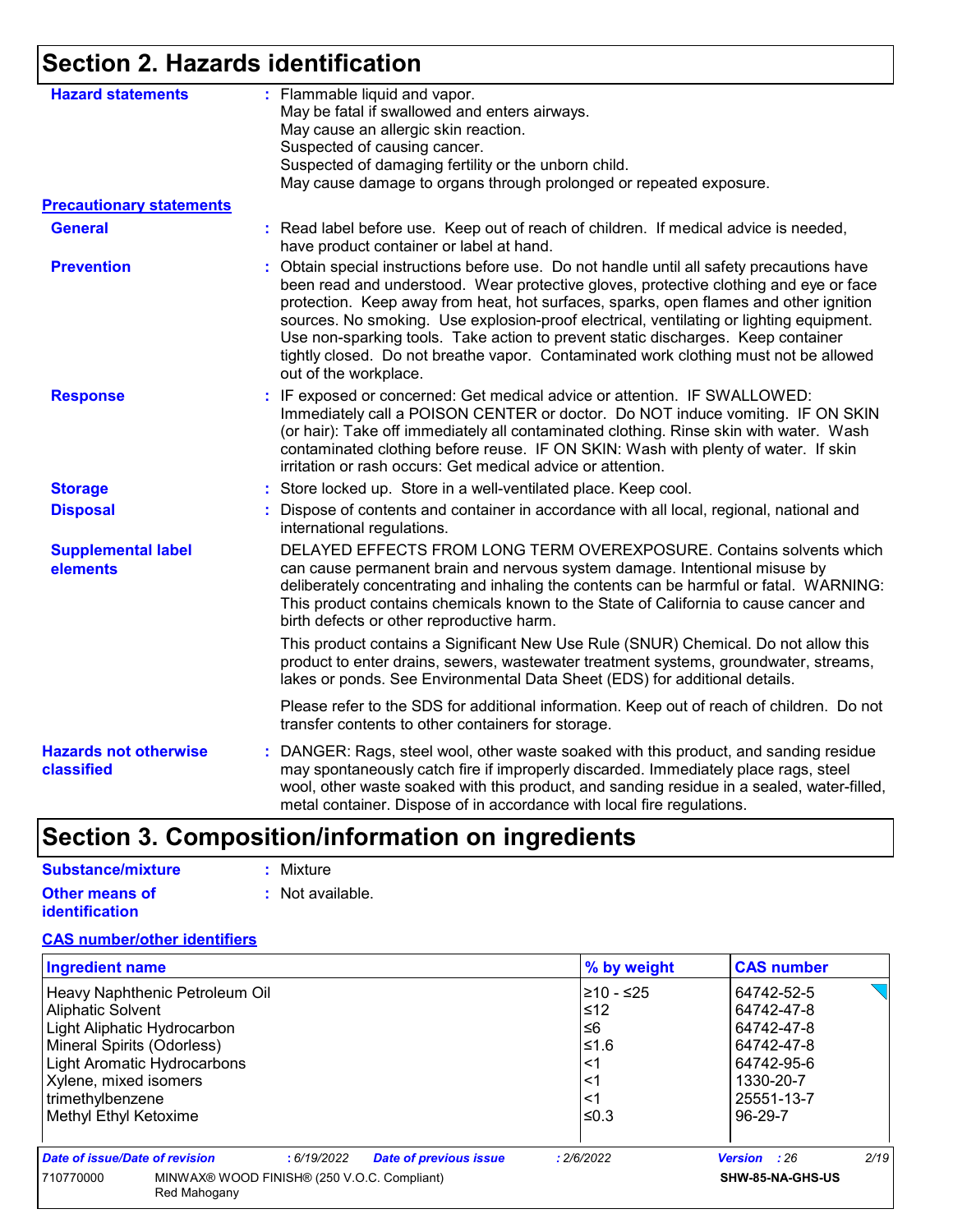## **Section 3. Composition/information on ingredients**

| l Carbon Black                       | I≤0.3      | 1333-86-4    |
|--------------------------------------|------------|--------------|
| 1,3,5-Trimethylbenzene               | $\leq 0.3$ | 108-67-8     |
| 1,2,4-Trimethylbenzene               | $\leq$ 0.3 | 95-63-6      |
| Hydrotreated Heavy Petroleum Naphtha | ≤0.3       | 64742-48-9   |
| Zirconium 2-Ethylhexanoate           | $\leq$ 0.3 | l 22464-99-9 |
| l Ethvlbenzene                       | $\leq 0.3$ | 100-41-4     |
|                                      |            |              |

Any concentration shown as a range is to protect confidentiality or is due to batch variation.

**There are no additional ingredients present which, within the current knowledge of the supplier and in the concentrations applicable, are classified and hence require reporting in this section.**

**Occupational exposure limits, if available, are listed in Section 8.**

### **Section 4. First aid measures**

#### **Description of necessary first aid measures**

| Eye contact         | : Immediately flush eyes with plenty of water, occasionally lifting the upper and lower<br>eyelids. Check for and remove any contact lenses. Continue to rinse for at least 10<br>minutes. Get medical attention.                                                                                                                                                                                                                                                                                                                                                                                                                                                                                                                                       |
|---------------------|---------------------------------------------------------------------------------------------------------------------------------------------------------------------------------------------------------------------------------------------------------------------------------------------------------------------------------------------------------------------------------------------------------------------------------------------------------------------------------------------------------------------------------------------------------------------------------------------------------------------------------------------------------------------------------------------------------------------------------------------------------|
| <b>Inhalation</b>   | : Remove victim to fresh air and keep at rest in a position comfortable for breathing. If<br>not breathing, if breathing is irregular or if respiratory arrest occurs, provide artificial<br>respiration or oxygen by trained personnel. It may be dangerous to the person providing<br>aid to give mouth-to-mouth resuscitation. Get medical attention. If unconscious, place<br>in recovery position and get medical attention immediately. Maintain an open airway.<br>Loosen tight clothing such as a collar, tie, belt or waistband.                                                                                                                                                                                                               |
| <b>Skin contact</b> | : Wash with plenty of soap and water. Remove contaminated clothing and shoes. Wash<br>contaminated clothing thoroughly with water before removing it, or wear gloves.<br>Continue to rinse for at least 10 minutes. Get medical attention. In the event of any<br>complaints or symptoms, avoid further exposure. Wash clothing before reuse. Clean<br>shoes thoroughly before reuse.                                                                                                                                                                                                                                                                                                                                                                   |
| <b>Ingestion</b>    | : Get medical attention immediately. Call a poison center or physician. Wash out mouth<br>with water. Remove dentures if any. If material has been swallowed and the exposed<br>person is conscious, give small quantities of water to drink. Stop if the exposed person<br>feels sick as vomiting may be dangerous. Aspiration hazard if swallowed. Can enter<br>lungs and cause damage. Do not induce vomiting. If vomiting occurs, the head should<br>be kept low so that vomit does not enter the lungs. Never give anything by mouth to an<br>unconscious person. If unconscious, place in recovery position and get medical<br>attention immediately. Maintain an open airway. Loosen tight clothing such as a collar,<br>tie, belt or waistband. |

#### **Most important symptoms/effects, acute and delayed**

| <b>Potential acute health effects</b> |                                                                                                                             |
|---------------------------------------|-----------------------------------------------------------------------------------------------------------------------------|
| <b>Eye contact</b>                    | : No known significant effects or critical hazards.                                                                         |
| <b>Inhalation</b>                     | : No known significant effects or critical hazards.                                                                         |
| <b>Skin contact</b>                   | : May cause an allergic skin reaction.                                                                                      |
| <b>Ingestion</b>                      | : May be fatal if swallowed and enters airways.                                                                             |
| <b>Over-exposure signs/symptoms</b>   |                                                                                                                             |
| Eye contact                           | : No specific data.                                                                                                         |
| <b>Inhalation</b>                     | : Adverse symptoms may include the following:<br>reduced fetal weight<br>increase in fetal deaths<br>skeletal malformations |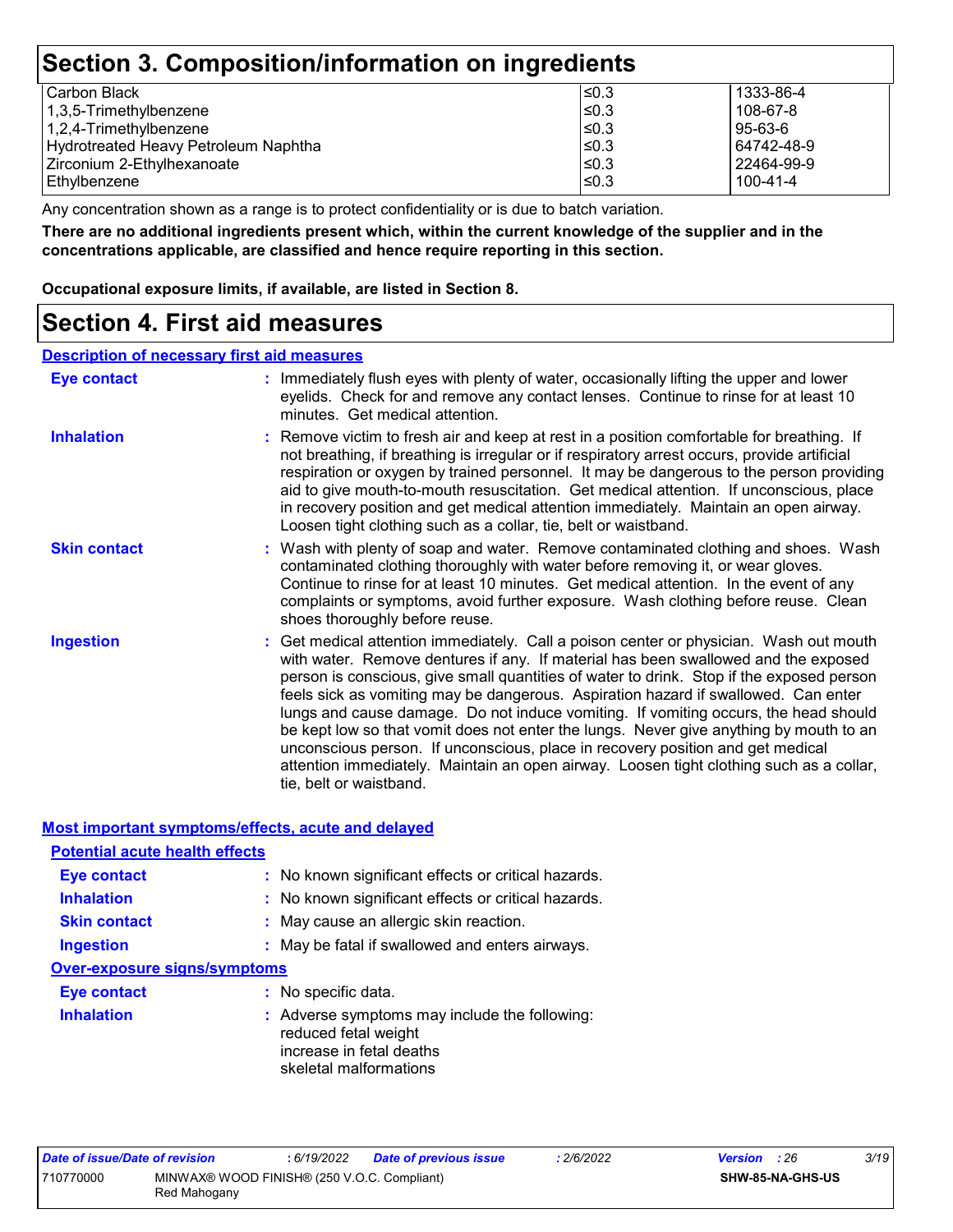## **Section 4. First aid measures**

| <b>Skin contact</b>               | : Adverse symptoms may include the following:<br>irritation<br>redness<br>reduced fetal weight<br>increase in fetal deaths<br>skeletal malformations                                                                                                                  |
|-----------------------------------|-----------------------------------------------------------------------------------------------------------------------------------------------------------------------------------------------------------------------------------------------------------------------|
| <b>Ingestion</b>                  | : Adverse symptoms may include the following:<br>nausea or vomiting<br>reduced fetal weight<br>increase in fetal deaths<br>skeletal malformations                                                                                                                     |
|                                   | Indication of immediate medical attention and special treatment needed, if necessary                                                                                                                                                                                  |
| Notes to physician                | : Treat symptomatically. Contact poison treatment specialist immediately if large<br>quantities have been ingested or inhaled.                                                                                                                                        |
| <b>Specific treatments</b>        | : No specific treatment.                                                                                                                                                                                                                                              |
| <b>Protection of first-aiders</b> | : No action shall be taken involving any personal risk or without suitable training. It may<br>be dangerous to the person providing aid to give mouth-to-mouth resuscitation. Wash<br>contaminated clothing thoroughly with water before removing it, or wear gloves. |

**See toxicological information (Section 11)**

### **Section 5. Fire-fighting measures**

| <b>Extinguishing media</b>                               |                                                                                                                                                                                                                                                                                                                                                                                                                          |
|----------------------------------------------------------|--------------------------------------------------------------------------------------------------------------------------------------------------------------------------------------------------------------------------------------------------------------------------------------------------------------------------------------------------------------------------------------------------------------------------|
| <b>Suitable extinguishing</b><br>media                   | : Use dry chemical, $CO2$ , water spray (fog) or foam.                                                                                                                                                                                                                                                                                                                                                                   |
| <b>Unsuitable extinguishing</b><br>media                 | : Do not use water jet.                                                                                                                                                                                                                                                                                                                                                                                                  |
| <b>Specific hazards arising</b><br>from the chemical     | : Flammable liquid and vapor. Runoff to sewer may create fire or explosion hazard. In a<br>fire or if heated, a pressure increase will occur and the container may burst, with the risk<br>of a subsequent explosion. The vapor/gas is heavier than air and will spread along the<br>ground. Vapors may accumulate in low or confined areas or travel a considerable<br>distance to a source of ignition and flash back. |
| <b>Hazardous thermal</b><br>decomposition products       | : Decomposition products may include the following materials:<br>carbon dioxide<br>carbon monoxide                                                                                                                                                                                                                                                                                                                       |
| <b>Special protective actions</b><br>for fire-fighters   | : Promptly isolate the scene by removing all persons from the vicinity of the incident if<br>there is a fire. No action shall be taken involving any personal risk or without suitable<br>training. Move containers from fire area if this can be done without risk. Use water<br>spray to keep fire-exposed containers cool.                                                                                            |
| <b>Special protective</b><br>equipment for fire-fighters | : Fire-fighters should wear appropriate protective equipment and self-contained breathing<br>apparatus (SCBA) with a full face-piece operated in positive pressure mode.                                                                                                                                                                                                                                                 |

### **Section 6. Accidental release measures**

710770000 MINWAX® WOOD FINISH® (250 V.O.C. Compliant)

Red Mahogany

#### **Personal precautions, protective equipment and emergency procedures**

| For non-emergency<br>personnel |             | : No action shall be taken involving any personal risk or without suitable training.<br>on appropriate personal protective equipment. |            | Evacuate surrounding areas. Keep unnecessary and unprotected personnel from<br>entering. Do not touch or walk through spilled material. Shut off all ignition sources.<br>No flares, smoking or flames in hazard area. Avoid breathing vapor or mist. Provide<br>adequate ventilation. Wear appropriate respirator when ventilation is inadequate. Put |      |
|--------------------------------|-------------|---------------------------------------------------------------------------------------------------------------------------------------|------------|--------------------------------------------------------------------------------------------------------------------------------------------------------------------------------------------------------------------------------------------------------------------------------------------------------------------------------------------------------|------|
| Date of issue/Date of revision | : 6/19/2022 | <b>Date of previous issue</b>                                                                                                         | : 2/6/2022 | <b>Version</b> : 26                                                                                                                                                                                                                                                                                                                                    | 4/19 |

**SHW-85-NA-GHS-US**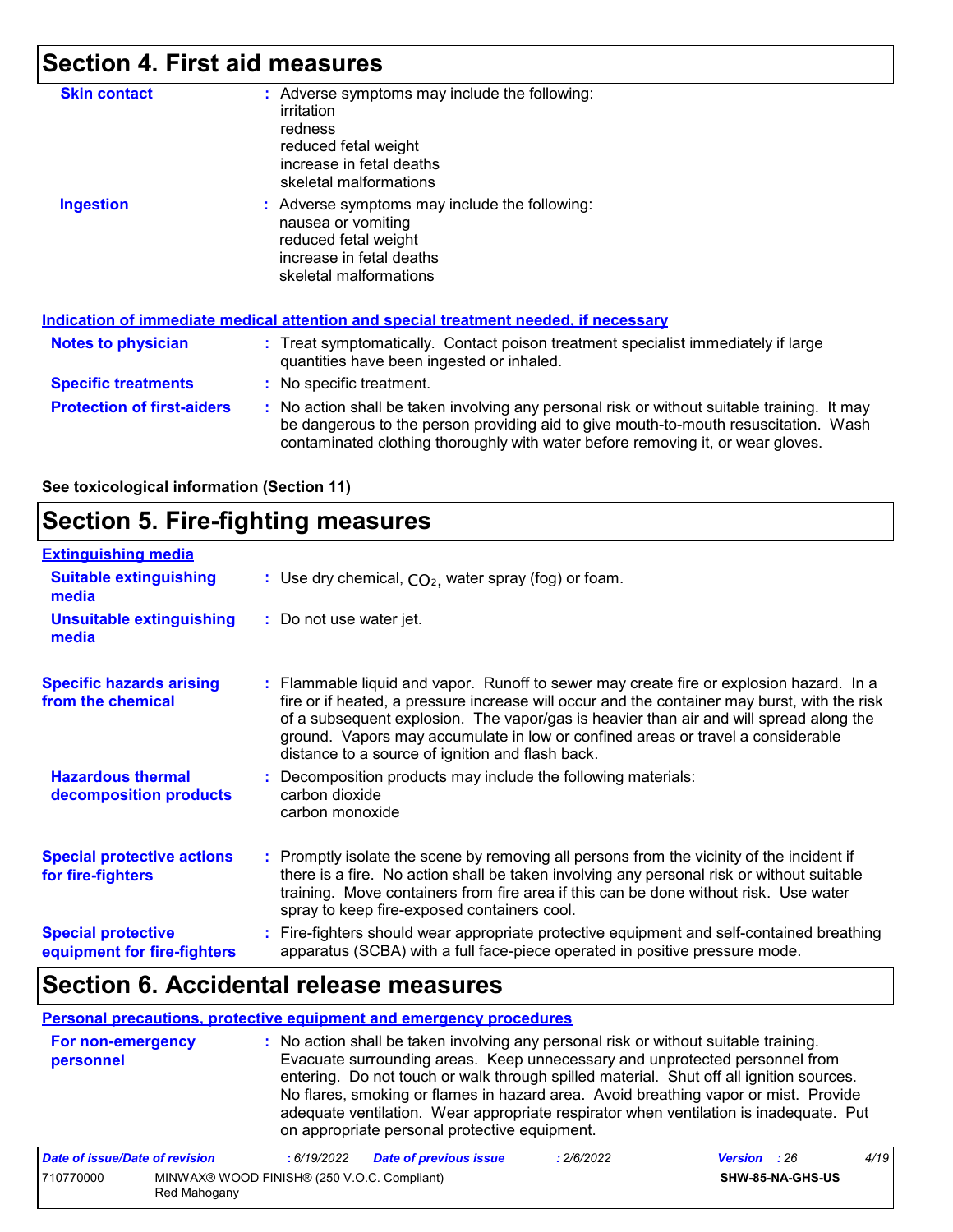## **Section 6. Accidental release measures**

| For emergency responders                                     | If specialized clothing is required to deal with the spillage, take note of any information in<br>Section 8 on suitable and unsuitable materials. See also the information in "For non-<br>emergency personnel".                                                                                                                                                                                                                                                                                                                                                                                                                                                                                                                                                   |
|--------------------------------------------------------------|--------------------------------------------------------------------------------------------------------------------------------------------------------------------------------------------------------------------------------------------------------------------------------------------------------------------------------------------------------------------------------------------------------------------------------------------------------------------------------------------------------------------------------------------------------------------------------------------------------------------------------------------------------------------------------------------------------------------------------------------------------------------|
| <b>Environmental precautions</b>                             | : This product contains a Significant New Use Rule (SNUR) Chemical. Do not allow<br>this product to enter drains, sewers, wastewater treatment systems, groundwater,<br>streams, lakes or ponds. See Environmental Data Sheet (EDS) for additional<br>details.                                                                                                                                                                                                                                                                                                                                                                                                                                                                                                     |
|                                                              | Avoid dispersal of spilled material and runoff and contact with soil, waterways, drains<br>and sewers. Inform the relevant authorities if the product has caused environmental<br>pollution (sewers, waterways, soil or air).                                                                                                                                                                                                                                                                                                                                                                                                                                                                                                                                      |
| <b>Methods and materials for containment and cleaning up</b> |                                                                                                                                                                                                                                                                                                                                                                                                                                                                                                                                                                                                                                                                                                                                                                    |
| <b>Small spill</b>                                           | : Stop leak if without risk. Move containers from spill area. Use spark-proof tools and<br>explosion-proof equipment. Dilute with water and mop up if water-soluble. Alternatively,<br>or if water-insoluble, absorb with an inert dry material and place in an appropriate waste<br>disposal container. Dispose of via a licensed waste disposal contractor.                                                                                                                                                                                                                                                                                                                                                                                                      |
| <b>Large spill</b>                                           | Stop leak if without risk. Move containers from spill area. Use spark-proof tools and<br>explosion-proof equipment. Approach release from upwind. Prevent entry into sewers,<br>water courses, basements or confined areas. Wash spillages into an effluent treatment<br>plant or proceed as follows. Contain and collect spillage with non-combustible,<br>absorbent material e.g. sand, earth, vermiculite or diatomaceous earth and place in<br>container for disposal according to local regulations (see Section 13). Dispose of via a<br>licensed waste disposal contractor. Contaminated absorbent material may pose the<br>same hazard as the spilled product. Note: see Section 1 for emergency contact<br>information and Section 13 for waste disposal. |

# **Section 7. Handling and storage**

| <b>Precautions for safe handling</b>                                      |                                                                                                                                                                                                                                                                                                                                                                                                                                                                                                                                                                                                                                                                                                                                                                                                                                                                                                                                                                                                                                                                                                                                                                      |
|---------------------------------------------------------------------------|----------------------------------------------------------------------------------------------------------------------------------------------------------------------------------------------------------------------------------------------------------------------------------------------------------------------------------------------------------------------------------------------------------------------------------------------------------------------------------------------------------------------------------------------------------------------------------------------------------------------------------------------------------------------------------------------------------------------------------------------------------------------------------------------------------------------------------------------------------------------------------------------------------------------------------------------------------------------------------------------------------------------------------------------------------------------------------------------------------------------------------------------------------------------|
| <b>Protective measures</b>                                                | : Put on appropriate personal protective equipment (see Section 8). Persons with a<br>history of skin sensitization problems should not be employed in any process in which<br>this product is used. Avoid exposure - obtain special instructions before use. Avoid<br>exposure during pregnancy. Do not handle until all safety precautions have been read<br>and understood. Do not get in eyes or on skin or clothing. Do not breathe vapor or mist.<br>Do not swallow. Use only with adequate ventilation. Wear appropriate respirator when<br>ventilation is inadequate. Do not enter storage areas and confined spaces unless<br>adequately ventilated. Keep in the original container or an approved alternative made<br>from a compatible material, kept tightly closed when not in use. Store and use away<br>from heat, sparks, open flame or any other ignition source. Use explosion-proof<br>electrical (ventilating, lighting and material handling) equipment. Use only non-sparking<br>tools. Take precautionary measures against electrostatic discharges. Empty containers<br>retain product residue and can be hazardous. Do not reuse container. |
| <b>Advice on general</b><br>occupational hygiene                          | Eating, drinking and smoking should be prohibited in areas where this material is<br>handled, stored and processed. Workers should wash hands and face before eating,<br>drinking and smoking. Remove contaminated clothing and protective equipment before<br>entering eating areas. See also Section 8 for additional information on hygiene<br>measures.                                                                                                                                                                                                                                                                                                                                                                                                                                                                                                                                                                                                                                                                                                                                                                                                          |
| <b>Conditions for safe storage,</b><br>including any<br>incompatibilities | Store in accordance with local regulations. Store in a segregated and approved area.<br>Store in original container protected from direct sunlight in a dry, cool and well-ventilated<br>area, away from incompatible materials (see Section 10) and food and drink. Store<br>locked up. Eliminate all ignition sources. Separate from oxidizing materials. Keep<br>container tightly closed and sealed until ready for use. Containers that have been<br>opened must be carefully resealed and kept upright to prevent leakage. Do not store in<br>unlabeled containers. Use appropriate containment to avoid environmental                                                                                                                                                                                                                                                                                                                                                                                                                                                                                                                                         |
| <b>Date of issue/Date of revision</b>                                     | <b>Date of previous issue</b><br>5/19<br>: 6/19/2022<br>: 2/6/2022<br>Version : 26                                                                                                                                                                                                                                                                                                                                                                                                                                                                                                                                                                                                                                                                                                                                                                                                                                                                                                                                                                                                                                                                                   |
| 710770000<br>Red Mahogany                                                 | MINWAX® WOOD FINISH® (250 V.O.C. Compliant)<br>SHW-85-NA-GHS-US                                                                                                                                                                                                                                                                                                                                                                                                                                                                                                                                                                                                                                                                                                                                                                                                                                                                                                                                                                                                                                                                                                      |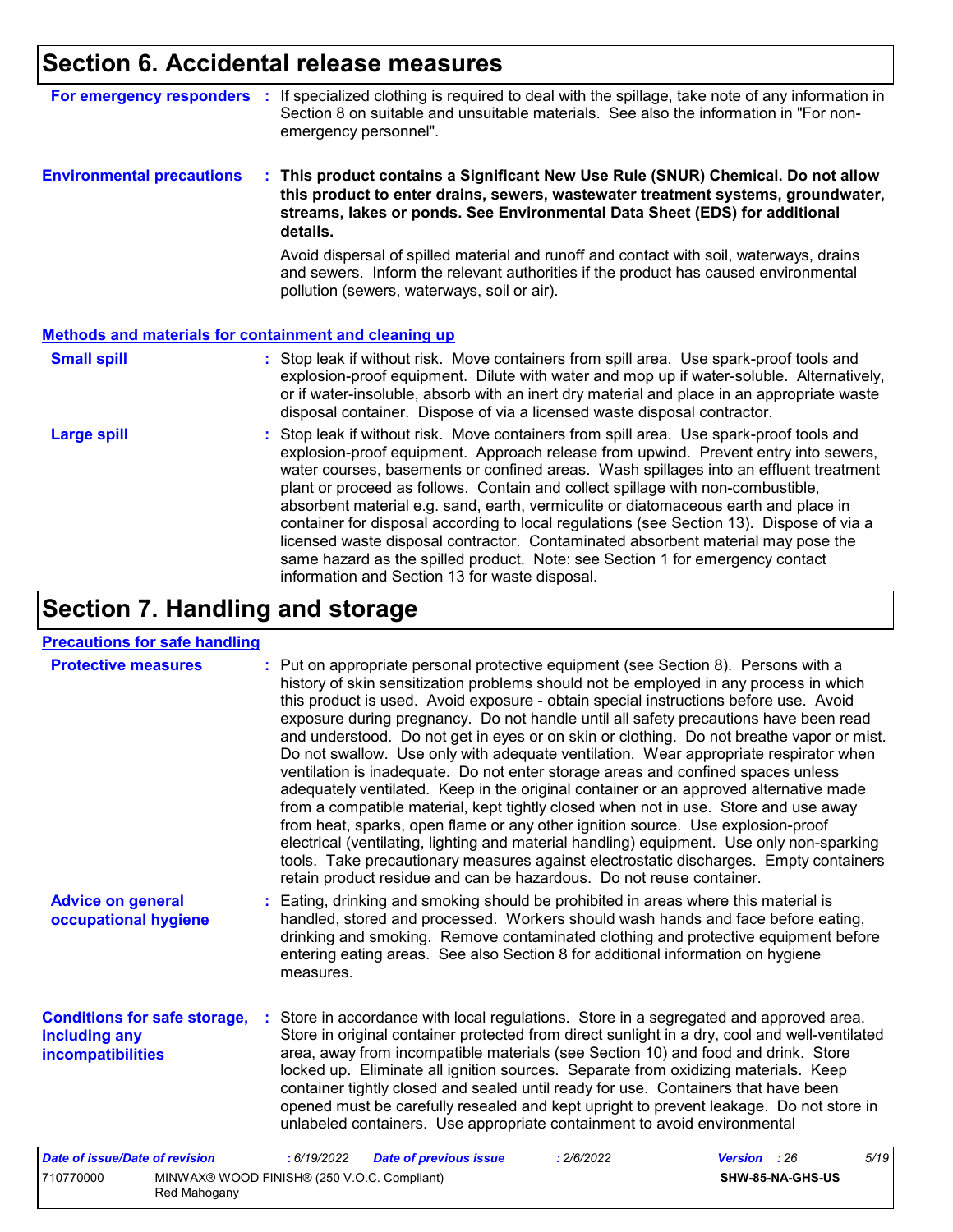## **Section 7. Handling and storage**

contamination. See Section 10 for incompatible materials before handling or use.

### **Section 8. Exposure controls/personal protection**

#### **Control parameters**

#### **Occupational exposure limits (OSHA United States)**

| <b>Ingredient name</b>                               | CAS#                    | <b>Exposure limits</b>                                                                                                                                                                                                                                                                                                     |
|------------------------------------------------------|-------------------------|----------------------------------------------------------------------------------------------------------------------------------------------------------------------------------------------------------------------------------------------------------------------------------------------------------------------------|
| Heavy Naphthenic Petroleum Oil                       | 64742-52-5              | ACGIH TLV (United States, 1/2021).<br>TWA: 5 mg/m <sup>3</sup> 8 hours. Form: Inhalable<br>fraction<br>OSHA PEL (United States, 5/2018).<br>TWA: 5 mg/m <sup>3</sup> 8 hours.<br>NIOSH REL (United States, 10/2020).<br>TWA: 5 mg/m <sup>3</sup> 10 hours. Form: Mist<br>STEL: 10 mg/m <sup>3</sup> 15 minutes. Form: Mist |
| <b>Aliphatic Solvent</b>                             | 64742-47-8              | ACGIH TLV (United States, 1/2021).<br>Absorbed through skin.<br>TWA: 200 mg/m <sup>3</sup> , (as total hydrocarbon<br>vapor) 8 hours.                                                                                                                                                                                      |
| Light Aliphatic Hydrocarbon                          | 64742-47-8              | ACGIH TLV (United States, 1/2021).<br>Absorbed through skin.<br>TWA: 200 mg/m <sup>3</sup> , (as total hydrocarbon<br>vapor) 8 hours.                                                                                                                                                                                      |
| Mineral Spirits (Odorless)                           | 64742-47-8              | ACGIH TLV (United States, 1/2021).<br>Absorbed through skin.<br>TWA: 200 mg/m <sup>3</sup> , (as total hydrocarbon<br>vapor) 8 hours.                                                                                                                                                                                      |
| Light Aromatic Hydrocarbons<br>Xylene, mixed isomers | 64742-95-6<br>1330-20-7 | None.<br>ACGIH TLV (United States, 1/2021).<br>TWA: 100 ppm 8 hours.<br>TWA: 434 mg/m <sup>3</sup> 8 hours.<br>STEL: 150 ppm 15 minutes.<br>STEL: 651 mg/m <sup>3</sup> 15 minutes.<br>OSHA PEL (United States, 5/2018).<br>TWA: 100 ppm 8 hours.<br>TWA: $435 \text{ mg/m}^3$ 8 hours.                                    |
| trimethylbenzene                                     | 25551-13-7              | ACGIH TLV (United States, 1/2021).<br>TWA: 25 ppm 8 hours.<br>TWA: 123 mg/m <sup>3</sup> 8 hours.                                                                                                                                                                                                                          |
| Methyl Ethyl Ketoxime                                | 96-29-7                 | OARS WEEL (United States, 1/2021). Skin<br>sensitizer.<br>TWA: 10 ppm 8 hours.                                                                                                                                                                                                                                             |
| Carbon Black                                         | 1333-86-4               | ACGIH TLV (United States, 1/2021).<br>TWA: 3 mg/m <sup>3</sup> 8 hours. Form: Inhalable<br>fraction<br>NIOSH REL (United States, 10/2020).<br>TWA: $3.5 \text{ mg/m}^3$ 10 hours.<br>TWA: 0.1 mg of PAHs/cm <sup>3</sup> 10 hours.<br>OSHA PEL (United States, 5/2018).<br>TWA: $3.5 \text{ mg/m}^3$ 8 hours.              |
| 1,3,5-Trimethylbenzene                               | 108-67-8                | ACGIH TLV (United States, 1/2021).<br>TWA: 25 ppm 8 hours.<br>TWA: 123 mg/m <sup>3</sup> 8 hours.<br>NIOSH REL (United States, 10/2020).<br>TWA: 25 ppm 10 hours.<br>TWA: 125 mg/m <sup>3</sup> 10 hours.                                                                                                                  |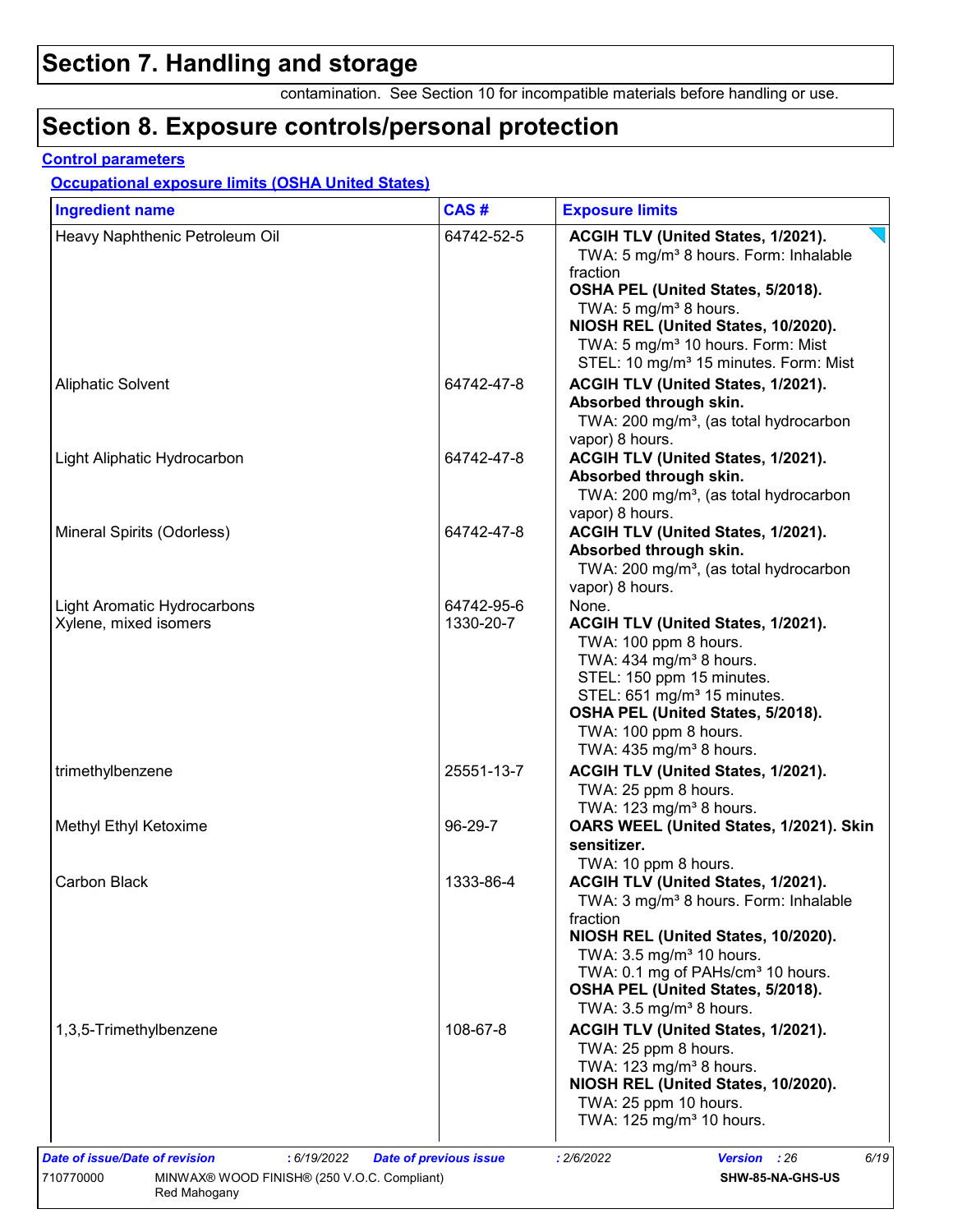| 1,2,4-Trimethylbenzene               | 95-63-6        | ACGIH TLV (United States, 1/2021).               |
|--------------------------------------|----------------|--------------------------------------------------|
|                                      |                | TWA: 25 ppm 8 hours.                             |
|                                      |                | TWA: 123 mg/m <sup>3</sup> 8 hours.              |
|                                      |                | NIOSH REL (United States, 10/2020).              |
|                                      |                | TWA: 25 ppm 10 hours.                            |
|                                      |                | TWA: 125 mg/m <sup>3</sup> 10 hours.             |
| Hydrotreated Heavy Petroleum Naphtha | 64742-48-9     | None.                                            |
| Zirconium 2-Ethylhexanoate           | 22464-99-9     | ACGIH TLV (United States, 1/2021).               |
|                                      |                | TWA: 5 mg/m <sup>3</sup> , (as Zr) 8 hours.      |
|                                      |                | STEL: 10 mg/m <sup>3</sup> , (as Zr) 15 minutes. |
|                                      |                | NIOSH REL (United States, 10/2020).              |
|                                      |                | TWA: $5 \text{ mg/m}^3$ , (as Zr) 10 hours.      |
|                                      |                | STEL: 10 mg/m <sup>3</sup> , (as Zr) 15 minutes. |
|                                      |                | OSHA PEL (United States, 5/2018).                |
|                                      |                | TWA: 5 mg/m <sup>3</sup> , (as Zr) 8 hours.      |
|                                      |                |                                                  |
| Ethylbenzene                         | $100 - 41 - 4$ | ACGIH TLV (United States, 1/2021).               |
|                                      |                | TWA: 20 ppm 8 hours.                             |
|                                      |                | NIOSH REL (United States, 10/2020).              |
|                                      |                | TWA: 100 ppm 10 hours.                           |
|                                      |                | TWA: $435 \text{ mg/m}^3$ 10 hours.              |
|                                      |                | STEL: 125 ppm 15 minutes.                        |
|                                      |                | STEL: 545 mg/m <sup>3</sup> 15 minutes.          |
|                                      |                | OSHA PEL (United States, 5/2018).                |
|                                      |                | TWA: 100 ppm 8 hours.                            |
|                                      |                | TWA: 435 mg/m <sup>3</sup> 8 hours.              |
|                                      |                |                                                  |

#### **Occupational exposure limits (Canada)**

| CAS#       | <b>Exposure limits</b>                                                                                                                                                                                                                                                                                                                                                                                                                                          |  |  |  |
|------------|-----------------------------------------------------------------------------------------------------------------------------------------------------------------------------------------------------------------------------------------------------------------------------------------------------------------------------------------------------------------------------------------------------------------------------------------------------------------|--|--|--|
| 64742-47-8 | <b>CA British Columbia Provincial (Canada,</b><br>6/2021). Absorbed through skin.<br>TWA: 200 mg/m <sup>3</sup> , (as total hydrocarbon<br>vapour) 8 hours.<br>CA Alberta Provincial (Canada, 6/2018).<br>Absorbed through skin.<br>8 hrs OEL: 200 mg/m <sup>3</sup> , (as total hydrocarbon<br>vapour) 8 hours.<br>CA Ontario Provincial (Canada, 6/2019).<br>Absorbed through skin.<br>TWA: 200 mg/m <sup>3</sup> , (as total hydrocarbon<br>vapour) 8 hours. |  |  |  |
| 64742-47-8 | <b>CA British Columbia Provincial (Canada,</b><br>6/2021). Absorbed through skin.<br>TWA: 200 mg/m <sup>3</sup> , (as total hydrocarbon<br>vapour) 8 hours.<br>CA Alberta Provincial (Canada, 6/2018).<br>Absorbed through skin.<br>8 hrs OEL: 200 mg/m <sup>3</sup> , (as total hydrocarbon<br>vapour) 8 hours.<br>CA Ontario Provincial (Canada, 6/2019).<br>Absorbed through skin.<br>TWA: 200 mg/m <sup>3</sup> , (as total hydrocarbon<br>vapour) 8 hours. |  |  |  |
| 64742-47-8 | <b>CA British Columbia Provincial (Canada,</b><br>6/2021). Absorbed through skin.<br>TWA: 200 mg/m <sup>3</sup> , (as total hydrocarbon                                                                                                                                                                                                                                                                                                                         |  |  |  |
|            |                                                                                                                                                                                                                                                                                                                                                                                                                                                                 |  |  |  |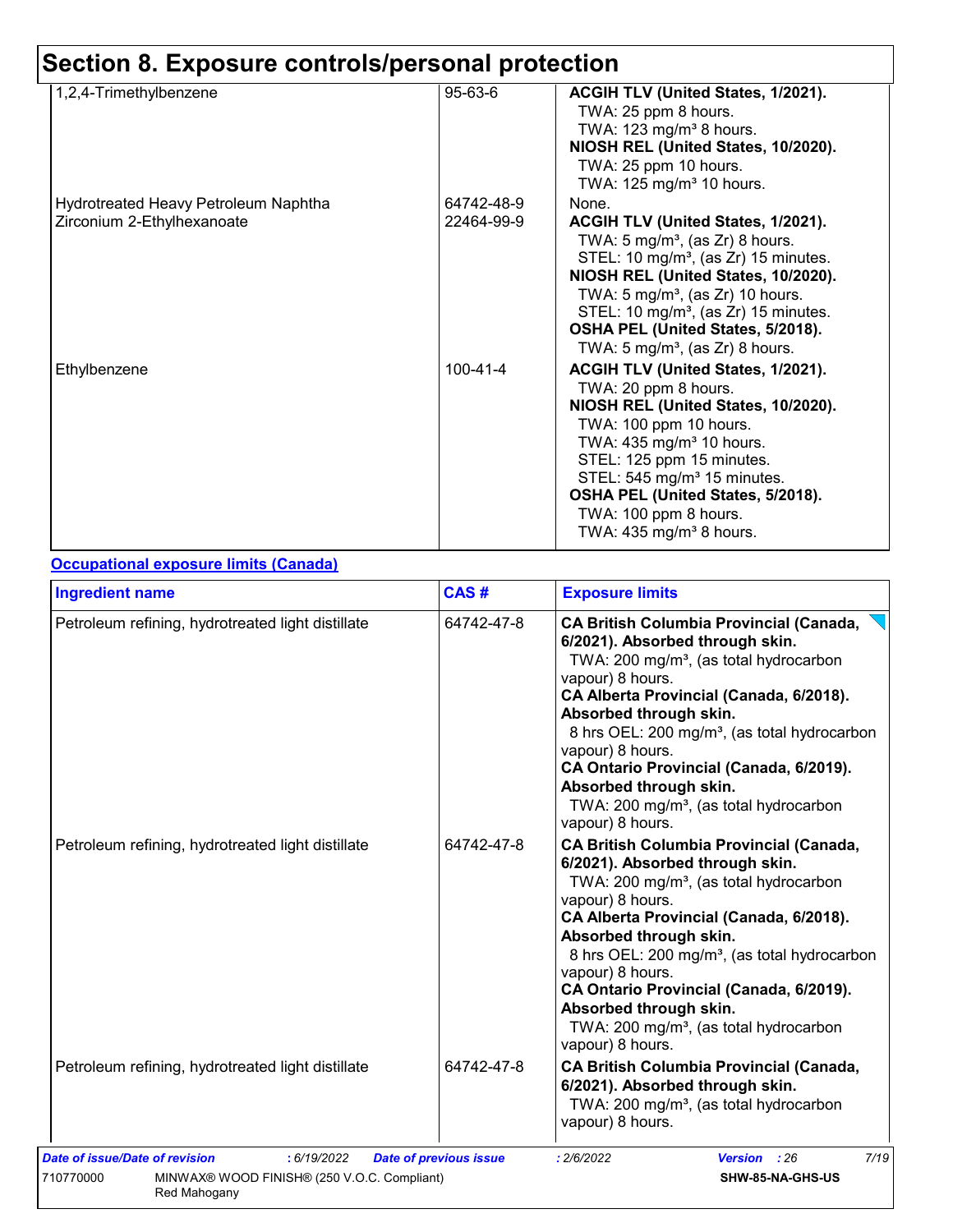|                            |            | CA Alberta Provincial (Canada, 6/2018).<br>Absorbed through skin.<br>8 hrs OEL: 200 mg/m <sup>3</sup> , (as total hydrocarbon<br>vapour) 8 hours.<br>CA Ontario Provincial (Canada, 6/2019).<br>Absorbed through skin.<br>TWA: 200 mg/m <sup>3</sup> , (as total hydrocarbon<br>vapour) 8 hours.                                                                                                                                                                                                                                                                                                                                                                                                                                      |
|----------------------------|------------|---------------------------------------------------------------------------------------------------------------------------------------------------------------------------------------------------------------------------------------------------------------------------------------------------------------------------------------------------------------------------------------------------------------------------------------------------------------------------------------------------------------------------------------------------------------------------------------------------------------------------------------------------------------------------------------------------------------------------------------|
| Xylene                     | 1330-20-7  | CA Alberta Provincial (Canada, 6/2018).<br>8 hrs OEL: 100 ppm 8 hours.<br>15 min OEL: 651 mg/m <sup>3</sup> 15 minutes.<br>15 min OEL: 150 ppm 15 minutes.<br>8 hrs OEL: 434 mg/m <sup>3</sup> 8 hours.<br><b>CA British Columbia Provincial (Canada,</b><br>$6/2021$ ).<br>TWA: 100 ppm 8 hours.<br>STEL: 150 ppm 15 minutes.<br>CA Quebec Provincial (Canada, 6/2021).<br>TWAEV: 100 ppm 8 hours.<br>TWAEV: 434 mg/m <sup>3</sup> 8 hours.<br>STEV: 150 ppm 15 minutes.<br>STEV: 651 mg/m <sup>3</sup> 15 minutes.<br>CA Ontario Provincial (Canada, 6/2019).<br>STEL: 150 ppm 15 minutes.<br>TWA: 100 ppm 8 hours.<br><b>CA Saskatchewan Provincial (Canada,</b><br>7/2013).<br>STEL: 150 ppm 15 minutes.<br>TWA: 100 ppm 8 hours. |
| Methyl Ethyl Ketoxime      | 96-29-7    | OARS WEEL (United States, 1/2021). Skin<br>sensitizer.                                                                                                                                                                                                                                                                                                                                                                                                                                                                                                                                                                                                                                                                                |
| Carbon black               | 1333-86-4  | TWA: 10 ppm 8 hours.<br><b>CA British Columbia Provincial (Canada,</b><br>$6/2021$ ).<br>TWA: 3 mg/m <sup>3</sup> 8 hours. Form: Inhalable<br>CA Ontario Provincial (Canada, 6/2019).<br>TWA: 3 mg/m <sup>3</sup> 8 hours. Form: Inhalable<br>particulate matter.<br>CA Quebec Provincial (Canada, 6/2021).<br>TWAEV: 3 mg/m <sup>3</sup> 8 hours. Form: inhalable<br>dust<br>CA Alberta Provincial (Canada, 6/2018).<br>8 hrs OEL: 3.5 mg/m <sup>3</sup> 8 hours.<br><b>CA Saskatchewan Provincial (Canada,</b><br>7/2013).<br>STEL: 7 mg/m <sup>3</sup> 15 minutes.<br>TWA: $3.5 \text{ mg/m}^3$ 8 hours.                                                                                                                           |
| Zirconium 2-Ethylhexanoate | 22464-99-9 | CA Alberta Provincial (Canada, 6/2018).<br>8 hrs OEL: 5 mg/m <sup>3</sup> , (as Zr) 8 hours.<br>15 min OEL: 10 mg/m <sup>3</sup> , (as Zr) 15 minutes.<br><b>CA British Columbia Provincial (Canada,</b><br>$6/2021$ ).<br>TWA: $5 \text{ mg/m}^3$ , (as Zr) 8 hours.<br>STEL: 10 mg/m <sup>3</sup> , (as Zr) 15 minutes.<br>CA Quebec Provincial (Canada, 6/2021).<br>TWAEV: 5 mg/m <sup>3</sup> , (as $Zr$ ) 8 hours.<br>STEV: 10 mg/m <sup>3</sup> , (as Zr) 15 minutes.                                                                                                                                                                                                                                                           |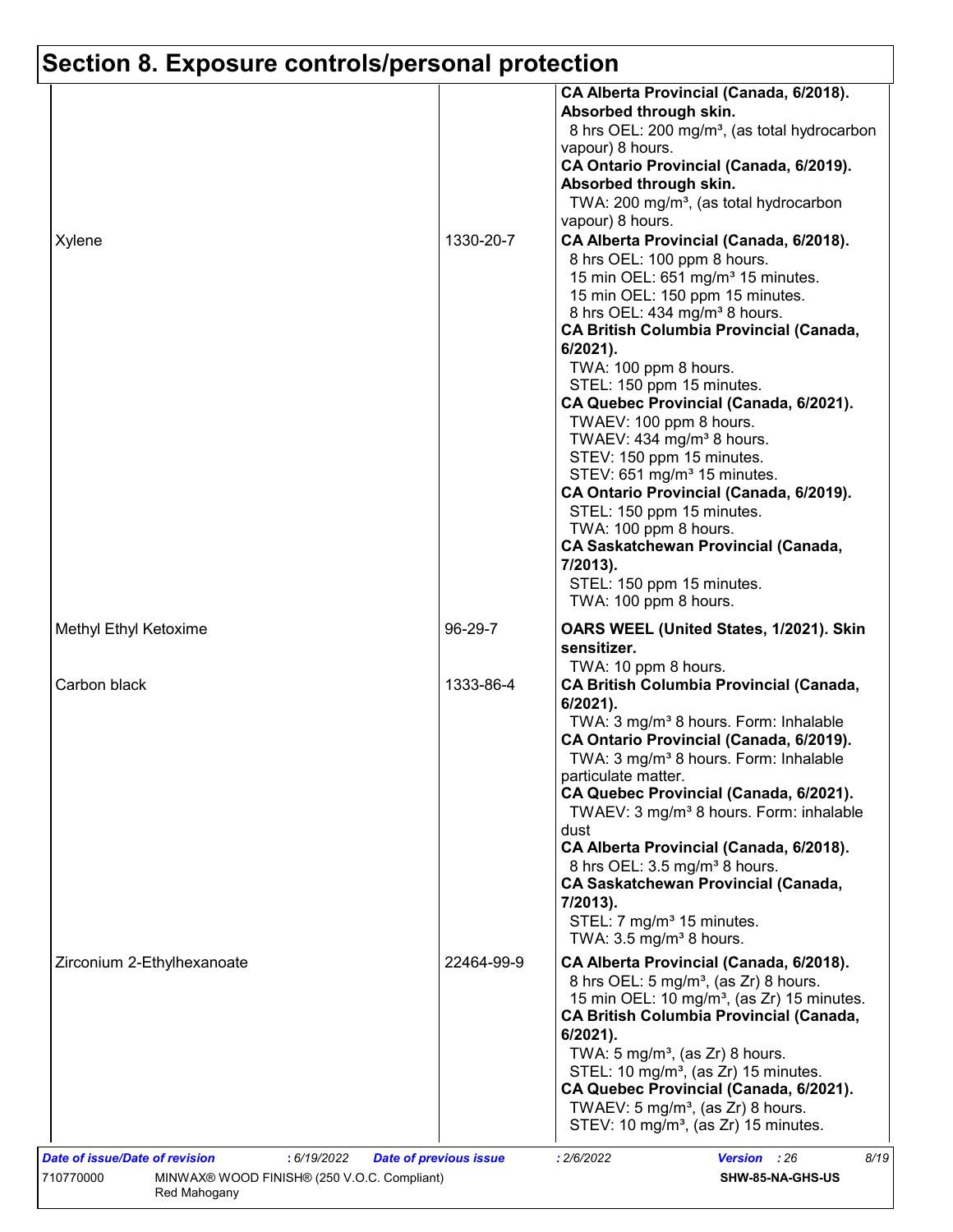| Ethylbenzene    | 100-41-4 | CA Ontario Provincial (Canada, 6/2019).<br>STEL: 10 mg/m <sup>3</sup> , (as Zr) 15 minutes.<br>TWA: $5 \text{ mg/m}^3$ , (as Zr) 8 hours.<br>CA Alberta Provincial (Canada, 6/2018).<br>8 hrs OEL: 100 ppm 8 hours.<br>8 hrs OEL: 434 mg/m <sup>3</sup> 8 hours.<br>15 min OEL: 543 mg/m <sup>3</sup> 15 minutes.<br>15 min OEL: 125 ppm 15 minutes.                                                                                                         |
|-----------------|----------|--------------------------------------------------------------------------------------------------------------------------------------------------------------------------------------------------------------------------------------------------------------------------------------------------------------------------------------------------------------------------------------------------------------------------------------------------------------|
|                 |          | <b>CA British Columbia Provincial (Canada,</b><br>6/2021).<br>TWA: 20 ppm 8 hours.<br>CA Ontario Provincial (Canada, 6/2019).<br>TWA: 20 ppm 8 hours.<br>CA Quebec Provincial (Canada, 6/2021).<br>TWAEV: 20 ppm 8 hours.<br><b>CA Saskatchewan Provincial (Canada,</b><br>7/2013).<br>STEL: 125 ppm 15 minutes.<br>TWA: 100 ppm 8 hours.                                                                                                                    |
| 2-Butoxyethanol | 111-76-2 | CA Alberta Provincial (Canada, 6/2018).<br>8 hrs OEL: 97 mg/m <sup>3</sup> 8 hours.<br>8 hrs OEL: 20 ppm 8 hours.<br><b>CA British Columbia Provincial (Canada,</b><br>6/2021).<br>TWA: 20 ppm 8 hours.<br>CA Ontario Provincial (Canada, 6/2019).<br>TWA: 20 ppm 8 hours.<br>CA Quebec Provincial (Canada, 6/2021).<br>TWAEV: 20 ppm 8 hours.<br><b>CA Saskatchewan Provincial (Canada,</b><br>7/2013).<br>STEL: 30 ppm 15 minutes.<br>TWA: 20 ppm 8 hours. |

#### **Occupational exposure limits (Mexico)**

|                             | CAS#       | <b>Exposure limits</b>                                                                                                                |
|-----------------------------|------------|---------------------------------------------------------------------------------------------------------------------------------------|
| <b>Aliphatic Solvent</b>    | 64742-47-8 | ACGIH TLV (United States, 1/2021).<br>Absorbed through skin.<br>TWA: 200 mg/m <sup>3</sup> , (as total hydrocarbon<br>vapor) 8 hours. |
| Light Aliphatic Hydrocarbon | 64742-47-8 | ACGIH TLV (United States, 1/2021).<br>Absorbed through skin.<br>TWA: 200 mg/m <sup>3</sup> , (as total hydrocarbon<br>vapor) 8 hours. |
| Mineral Spirits (Odorless)  | 64742-47-8 | ACGIH TLV (United States, 1/2021).<br>Absorbed through skin.<br>TWA: 200 mg/m <sup>3</sup> , (as total hydrocarbon<br>vapor) 8 hours. |
| Zirconium 2-Ethylhexanoate  | 22464-99-9 | NOM-010-STPS-2014 (Mexico, 4/2016).<br>TWA: $5 \text{ mg/m}^3$ , (as Zr) 8 hours.<br>STEL: 10 mg/m <sup>3</sup> , (as Zr) 15 minutes. |

| Date of issue/Date of revision |                                                             | 6/19/2022 | Date of previous issue | 2/6/2022 | <b>Version</b> : 26 |                  | 9/19 |
|--------------------------------|-------------------------------------------------------------|-----------|------------------------|----------|---------------------|------------------|------|
| 710770000                      | MINWAX® WOOD FINISH® (250 V.O.C. Compliant)<br>Red Mahogany |           |                        |          |                     | SHW-85-NA-GHS-US |      |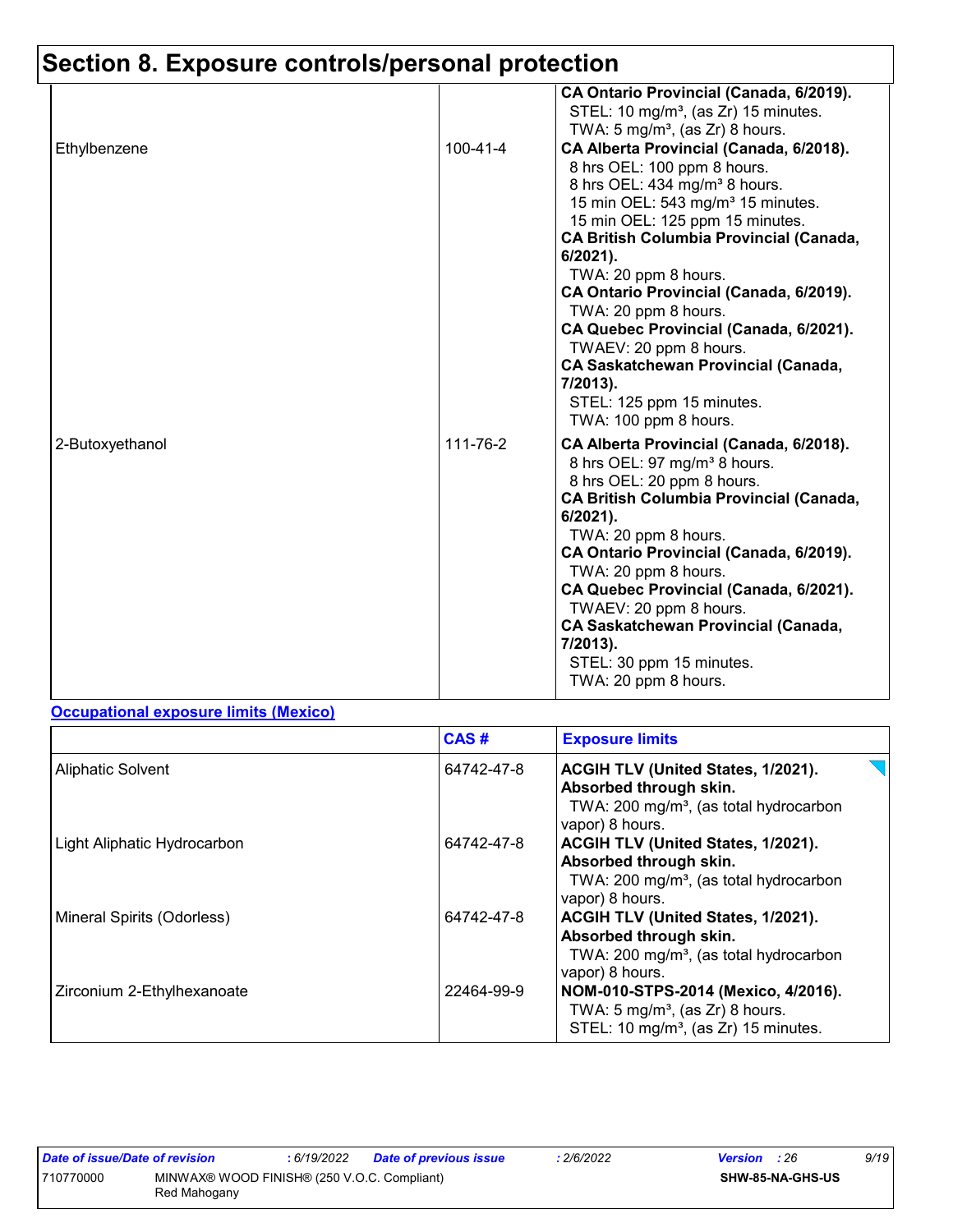| <b>Appropriate engineering</b><br><b>controls</b> | : Use only with adequate ventilation. Use process enclosures, local exhaust ventilation or<br>other engineering controls to keep worker exposure to airborne contaminants below any<br>recommended or statutory limits. The engineering controls also need to keep gas,<br>vapor or dust concentrations below any lower explosive limits. Use explosion-proof<br>ventilation equipment.                                                                                                                                                                                                                                |
|---------------------------------------------------|------------------------------------------------------------------------------------------------------------------------------------------------------------------------------------------------------------------------------------------------------------------------------------------------------------------------------------------------------------------------------------------------------------------------------------------------------------------------------------------------------------------------------------------------------------------------------------------------------------------------|
| <b>Environmental exposure</b><br>controls         | This product contains a Significant New Use Rule (SNUR) Chemical. Do not allow<br>this product to enter drains, sewers, wastewater treatment systems, groundwater,<br>streams, lakes or ponds. See Environmental Data Sheet (EDS) for additional<br>details.                                                                                                                                                                                                                                                                                                                                                           |
|                                                   | Emissions from ventilation or work process equipment should be checked to ensure<br>they comply with the requirements of environmental protection legislation. In some<br>cases, fume scrubbers, filters or engineering modifications to the process equipment<br>will be necessary to reduce emissions to acceptable levels.                                                                                                                                                                                                                                                                                          |
| <b>Individual protection measures</b>             |                                                                                                                                                                                                                                                                                                                                                                                                                                                                                                                                                                                                                        |
| <b>Hygiene measures</b>                           | : Wash hands, forearms and face thoroughly after handling chemical products, before<br>eating, smoking and using the lavatory and at the end of the working period.<br>Appropriate techniques should be used to remove potentially contaminated clothing.<br>Contaminated work clothing should not be allowed out of the workplace. Wash<br>contaminated clothing before reusing. Ensure that eyewash stations and safety<br>showers are close to the workstation location.                                                                                                                                            |
| <b>Eye/face protection</b>                        | : Safety eyewear complying with an approved standard should be used when a risk<br>assessment indicates this is necessary to avoid exposure to liquid splashes, mists,<br>gases or dusts. If contact is possible, the following protection should be worn, unless<br>the assessment indicates a higher degree of protection: safety glasses with side-<br>shields.                                                                                                                                                                                                                                                     |
| <b>Skin protection</b>                            |                                                                                                                                                                                                                                                                                                                                                                                                                                                                                                                                                                                                                        |
| <b>Hand protection</b>                            | : Chemical-resistant, impervious gloves complying with an approved standard should be<br>worn at all times when handling chemical products if a risk assessment indicates this is<br>necessary. Considering the parameters specified by the glove manufacturer, check<br>during use that the gloves are still retaining their protective properties. It should be<br>noted that the time to breakthrough for any glove material may be different for different<br>glove manufacturers. In the case of mixtures, consisting of several substances, the<br>protection time of the gloves cannot be accurately estimated. |
| <b>Body protection</b>                            | : Personal protective equipment for the body should be selected based on the task being<br>performed and the risks involved and should be approved by a specialist before<br>handling this product. When there is a risk of ignition from static electricity, wear anti-<br>static protective clothing. For the greatest protection from static discharges, clothing<br>should include anti-static overalls, boots and gloves.                                                                                                                                                                                         |
| <b>Other skin protection</b>                      | : Appropriate footwear and any additional skin protection measures should be selected<br>based on the task being performed and the risks involved and should be approved by a<br>specialist before handling this product.                                                                                                                                                                                                                                                                                                                                                                                              |
| <b>Respiratory protection</b>                     | : Based on the hazard and potential for exposure, select a respirator that meets the<br>appropriate standard or certification. Respirators must be used according to a<br>respiratory protection program to ensure proper fitting, training, and other important<br>aspects of use.                                                                                                                                                                                                                                                                                                                                    |

## **Section 9. Physical and chemical properties**

The conditions of measurement of all properties are at standard temperature and pressure unless otherwise indicated.

| <b>Appearance</b>     |                  |
|-----------------------|------------------|
| <b>Physical state</b> | : Liquid.        |
| <b>Color</b>          | : Not available. |
| Odor                  | : Not available. |
| <b>Odor threshold</b> | : Not available. |

| Date of issue/Date of revision |                                                             | 6/19/2022 | Date of previous issue | : 2/6/2022 | <b>Version</b> : 26 |                  | 10/19 |
|--------------------------------|-------------------------------------------------------------|-----------|------------------------|------------|---------------------|------------------|-------|
| 710770000                      | MINWAX® WOOD FINISH® (250 V.O.C. Compliant)<br>Red Mahogany |           |                        |            |                     | SHW-85-NA-GHS-US |       |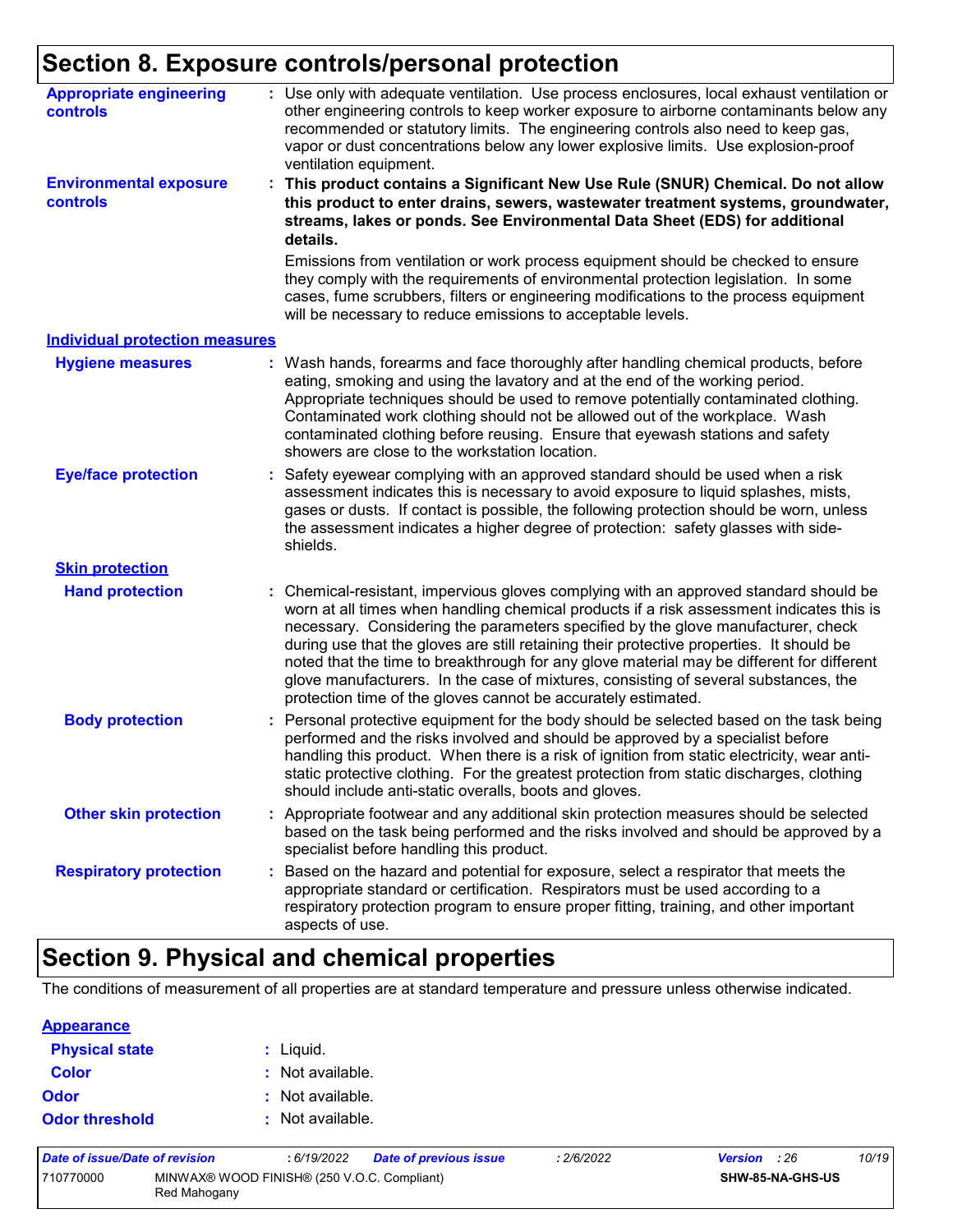## **Section 9. Physical and chemical properties**

| pH                                                                | : Not applicable.                                              |
|-------------------------------------------------------------------|----------------------------------------------------------------|
| <b>Melting point/freezing point</b>                               | : Not available.                                               |
| <b>Boiling point, initial boiling</b><br>point, and boiling range | : $148^{\circ}$ C (298.4 $^{\circ}$ F)                         |
| <b>Flash point</b>                                                | : Closed cup: 39°C (102.2°F) [Pensky-Martens Closed Cup]       |
| <b>Evaporation rate</b>                                           | $: 0.13$ (butyl acetate = 1)                                   |
| <b>Flammability</b>                                               | $:$ Not available.                                             |
| Lower and upper explosion<br>limit/flammability limit             | $:$ Lower: 1%<br>Upper: 8.8%                                   |
| <b>Vapor pressure</b>                                             | $: 0.17$ kPa (1.27 mm Hg)                                      |
| <b>Relative vapor density</b>                                     | : $5$ [Air = 1]                                                |
| <b>Relative density</b>                                           | : 0.94                                                         |
| <b>Solubility</b>                                                 | Not available.                                                 |
| <b>Partition coefficient: n-</b><br>octanol/water                 | : Not applicable.                                              |
| <b>Auto-ignition temperature</b>                                  | : Not available.                                               |
| <b>Decomposition temperature</b>                                  | : Not available.                                               |
| <b>Viscosity</b>                                                  | Kinematic (40°C (104°F)): <20.5 mm <sup>2</sup> /s (<20.5 cSt) |
| <b>Molecular weight</b>                                           | Not applicable.                                                |
| <b>Aerosol product</b>                                            |                                                                |
| <b>Heat of combustion</b>                                         | : $15.883$ kJ/g                                                |

## **Section 10. Stability and reactivity**

| <b>Reactivity</b>                                   | : No specific test data related to reactivity available for this product or its ingredients.                                                                                                                                               |
|-----------------------------------------------------|--------------------------------------------------------------------------------------------------------------------------------------------------------------------------------------------------------------------------------------------|
| <b>Chemical stability</b>                           | : The product is stable.                                                                                                                                                                                                                   |
| <b>Possibility of hazardous</b><br><b>reactions</b> | : Under normal conditions of storage and use, hazardous reactions will not occur.                                                                                                                                                          |
| <b>Conditions to avoid</b>                          | : Avoid all possible sources of ignition (spark or flame). Do not pressurize, cut, weld,<br>braze, solder, drill, grind or expose containers to heat or sources of ignition. Do not<br>allow vapor to accumulate in low or confined areas. |
| <b>Incompatible materials</b>                       | : Reactive or incompatible with the following materials:<br>oxidizing materials                                                                                                                                                            |
| <b>Hazardous decomposition</b><br>products          | : Under normal conditions of storage and use, hazardous decomposition products should<br>not be produced.                                                                                                                                  |

## **Section 11. Toxicological information**

**Acute toxicity Information on toxicological effects**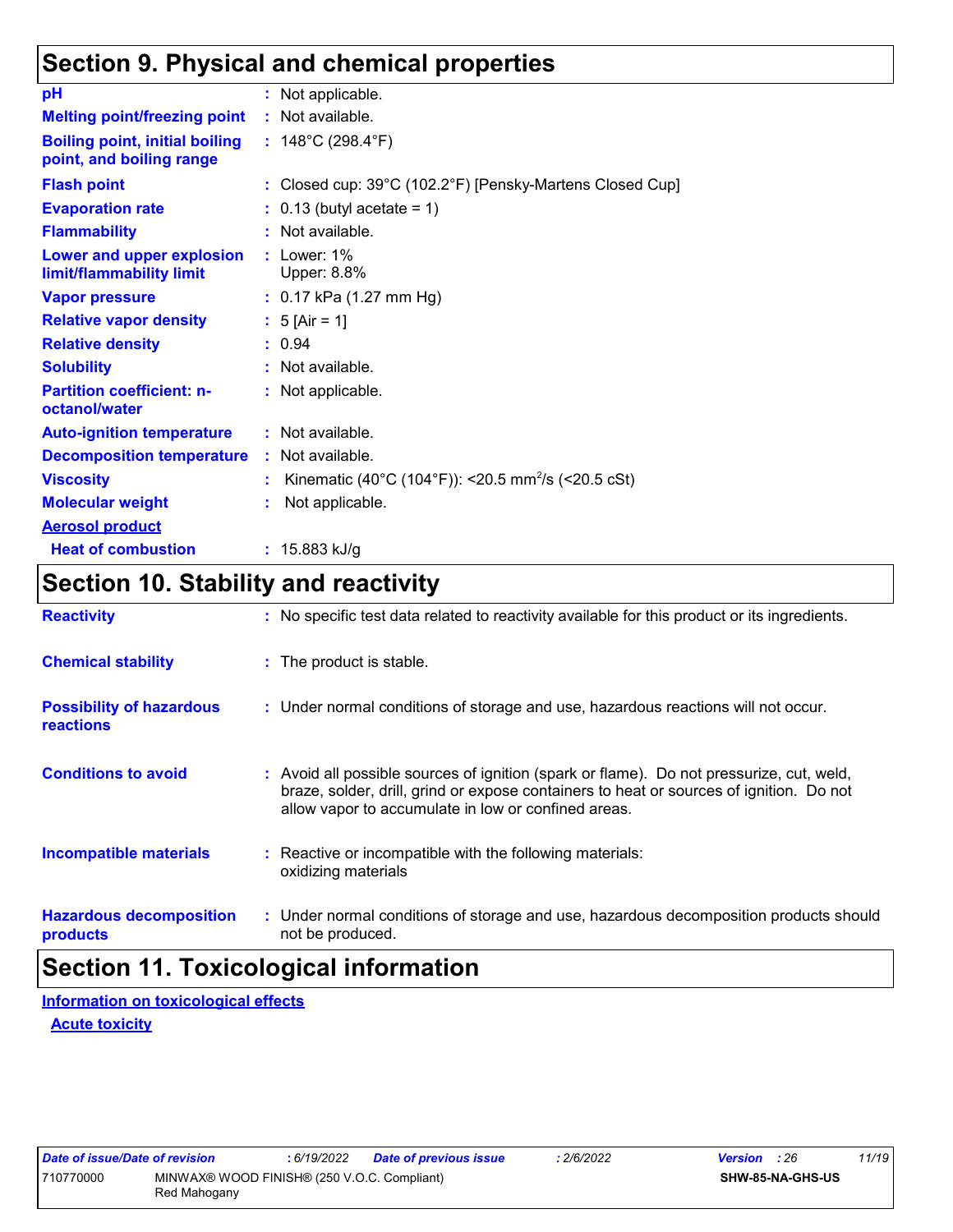| <b>Product/ingredient name</b>    | <b>Result</b>                | <b>Species</b> | <b>Dose</b>             | <b>Exposure</b> |
|-----------------------------------|------------------------------|----------------|-------------------------|-----------------|
| Heavy Naphthenic Petroleum<br>Oil | LD50 Oral                    | Rat            | >5000 mg/kg             |                 |
| Light Aromatic Hydrocarbons       | LD50 Oral                    | Rat            | 8400 mg/kg              |                 |
| Xylene, mixed isomers             | LC50 Inhalation Gas.         | Rat            | 6700 ppm                | 4 hours         |
|                                   | LD50 Oral                    | Rat            | 4300 mg/kg              |                 |
| trimethylbenzene                  | LD50 Oral                    | Rat            | 8970 mg/kg              |                 |
| Methyl Ethyl Ketoxime             | LD50 Oral                    | Rat            | 930 mg/kg               |                 |
| Carbon Black                      | LD50 Oral                    | Rat            | >15400 mg/kg            |                 |
| 1,3,5-Trimethylbenzene            | <b>LC50 Inhalation Vapor</b> | Rat            | 24000 mg/m <sup>3</sup> | 4 hours         |
|                                   | LD50 Oral                    | Rat            | 5000 mg/kg              |                 |
| 1,2,4-Trimethylbenzene            | <b>LC50 Inhalation Vapor</b> | Rat            | 18000 mg/m <sup>3</sup> | 4 hours         |
|                                   | LD50 Oral                    | Rat            | $5$ g/kg                |                 |
| <b>Hydrotreated Heavy</b>         | <b>LC50 Inhalation Vapor</b> | Rat            | 8500 mg/m <sup>3</sup>  | 4 hours         |
| Petroleum Naphtha                 |                              |                |                         |                 |
|                                   | LD50 Oral                    | Rat            | $>6$ g/kg               |                 |
| Zirconium 2-Ethylhexanoate        | LD50 Dermal                  | Rabbit         | $>5$ g/kg               |                 |
|                                   | LD50 Oral                    | Rat            | $>5$ g/kg               |                 |
| Ethylbenzene                      | LD50 Dermal                  | Rabbit         | >5000 mg/kg             |                 |
|                                   | LD50 Oral                    | Rat            | 3500 mg/kg              |                 |

#### **Irritation/Corrosion**

| <b>Product/ingredient name</b>    | <b>Result</b>            | <b>Species</b> | <b>Score</b> | <b>Exposure</b>     | <b>Observation</b>       |
|-----------------------------------|--------------------------|----------------|--------------|---------------------|--------------------------|
| Heavy Naphthenic Petroleum<br>Oil | Skin - Severe irritant   | Rabbit         |              | 500 mg              |                          |
| Light Aromatic Hydrocarbons       | Eyes - Mild irritant     | Rabbit         |              | 24 hours 100<br>uL  |                          |
| Xylene, mixed isomers             | Eyes - Mild irritant     | Rabbit         |              | 87 mg               |                          |
|                                   | Eyes - Severe irritant   | Rabbit         |              | 24 hours 5          |                          |
|                                   | Skin - Mild irritant     | Rat            |              | mg<br>8 hours 60 uL |                          |
|                                   | Skin - Moderate irritant | Rabbit         |              | 24 hours 500        |                          |
|                                   | Skin - Moderate irritant | Rabbit         |              | mg<br>100 %         |                          |
| trimethylbenzene                  | Eyes - Mild irritant     | Rabbit         |              | 24 hours 500        |                          |
|                                   | Skin - Moderate irritant | Rabbit         |              | mg<br>24 hours 500  |                          |
|                                   |                          |                |              | mg                  |                          |
| Methyl Ethyl Ketoxime             | Eyes - Severe irritant   | Rabbit         |              | 100 uL              |                          |
| 1,3,5-Trimethylbenzene            | Eyes - Mild irritant     | Rabbit         |              | 24 hours 500        |                          |
|                                   | Skin - Moderate irritant | Rabbit         |              | mg<br>24 hours 20   | $\overline{\phantom{0}}$ |
|                                   |                          |                |              | mg                  |                          |
| Ethylbenzene                      | Eyes - Severe irritant   | Rabbit         |              | 500 mg              |                          |
|                                   | Skin - Mild irritant     | Rabbit         |              | 24 hours 15         | $\overline{\phantom{a}}$ |
|                                   |                          |                |              | mg                  |                          |

#### **Sensitization**

Not available.

#### **Mutagenicity**

Not available.

#### **Carcinogenicity**

Not available.

#### **Classification**

*Date of issue/Date of revision* **:** *6/19/2022 Date of previous issue : 2/6/2022 Version : 26 12/19* 710770000 MINWAX® WOOD FINISH® (250 V.O.C. Compliant) Red Mahogany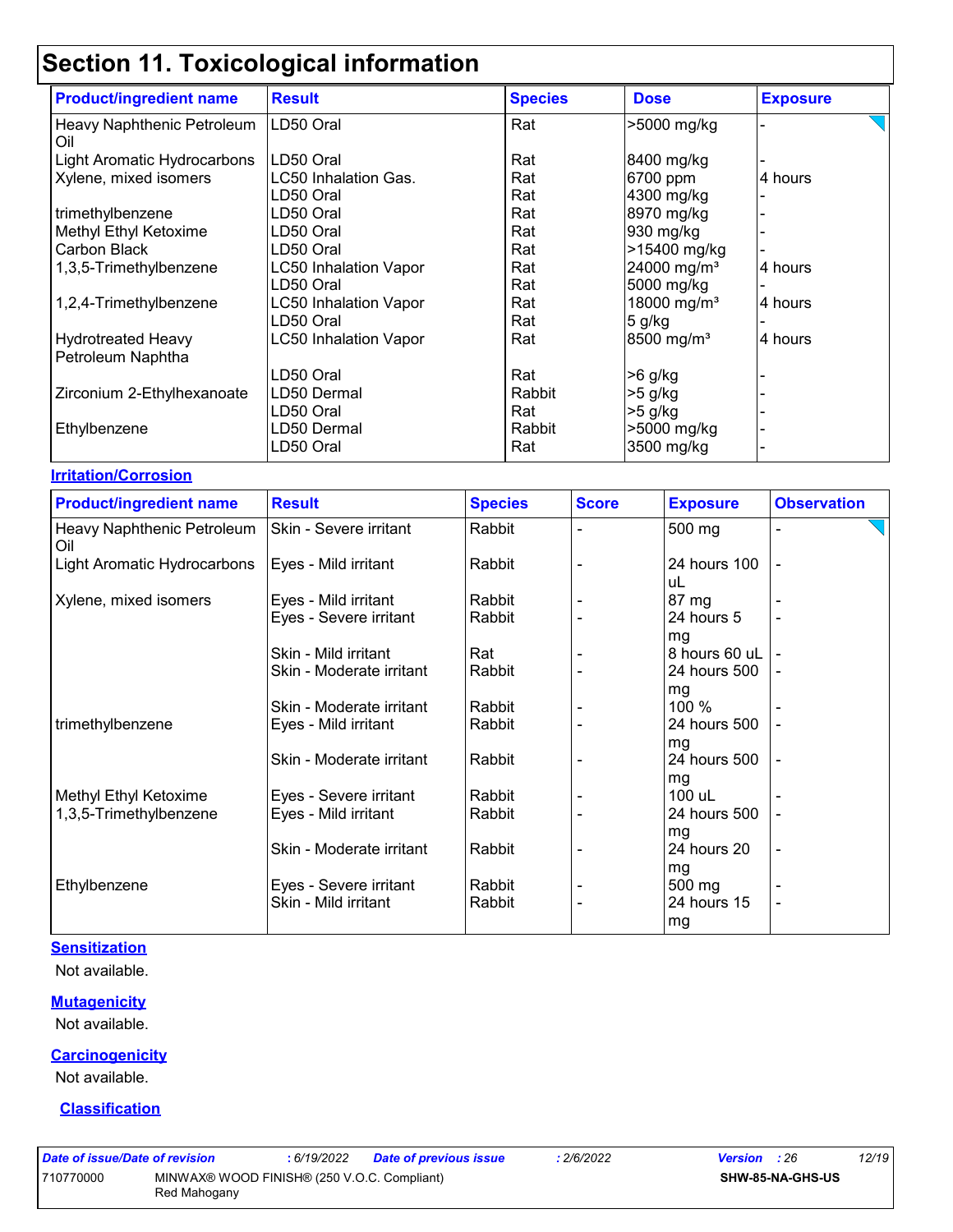| <b>Product/ingredient name</b> | <b>OSHA</b> | <b>IARC</b> | <b>NTP</b> |
|--------------------------------|-------------|-------------|------------|
| Xylene, mixed isomers          |             |             |            |
| <b>Carbon Black</b>            |             | 2B          |            |
| Ethylbenzene                   |             | 2B          |            |

#### **Reproductive toxicity**

Not available.

#### **Teratogenicity**

Not available.

#### **Specific target organ toxicity (single exposure)**

| <b>Name</b>                          | <b>Category</b> | <b>Route of</b><br>exposure | <b>Target organs</b>            |
|--------------------------------------|-----------------|-----------------------------|---------------------------------|
| <b>Aliphatic Solvent</b>             | Category 3      |                             | Respiratory tract<br>irritation |
|                                      | Category 3      |                             | Narcotic effects                |
| Light Aliphatic Hydrocarbon          | Category 3      |                             | Respiratory tract<br>irritation |
|                                      | Category 3      |                             | Narcotic effects                |
| Mineral Spirits (Odorless)           | Category 3      |                             | Respiratory tract<br>irritation |
|                                      | Category 3      |                             | Narcotic effects                |
| <b>Light Aromatic Hydrocarbons</b>   | Category 3      |                             | Respiratory tract<br>irritation |
|                                      | Category 3      |                             | Narcotic effects                |
| Xylene, mixed isomers                | Category 3      |                             | Respiratory tract<br>irritation |
| Methyl Ethyl Ketoxime                | Category 1      |                             | upper respiratory<br>tract      |
|                                      | Category 3      |                             | Narcotic effects                |
| 1,3,5-Trimethylbenzene               | Category 3      |                             | Respiratory tract<br>irritation |
| 1,2,4-Trimethylbenzene               | Category 3      |                             | Respiratory tract<br>irritation |
| Hydrotreated Heavy Petroleum Naphtha | Category 3      |                             | Respiratory tract<br>irritation |
|                                      | Category 3      |                             | Narcotic effects                |
| Ethylbenzene                         | Category 3      |                             | Respiratory tract<br>irritation |
|                                      | Category 3      |                             | Narcotic effects                |

#### **Specific target organ toxicity (repeated exposure)**

| <b>Name</b>                          | <b>Category</b> | <b>Route of</b><br>exposure | <b>Target organs</b> |
|--------------------------------------|-----------------|-----------------------------|----------------------|
| <b>Aliphatic Solvent</b>             | Category 2      |                             |                      |
| Light Aliphatic Hydrocarbon          | Category 2      |                             |                      |
| Mineral Spirits (Odorless)           | Category 2      |                             |                      |
| Light Aromatic Hydrocarbons          | Category 2      |                             |                      |
| Xylene, mixed isomers                | Category 2      |                             |                      |
| Methyl Ethyl Ketoxime                | Category 2      |                             | blood system         |
| Hydrotreated Heavy Petroleum Naphtha | Category 2      |                             |                      |
| Ethylbenzene                         | Category 2      |                             |                      |

#### **Aspiration hazard**

| ate of issue/Date of rev |             |
|--------------------------|-------------|
| 10770000                 | <b>MINV</b> |
|                          | n - - 1     |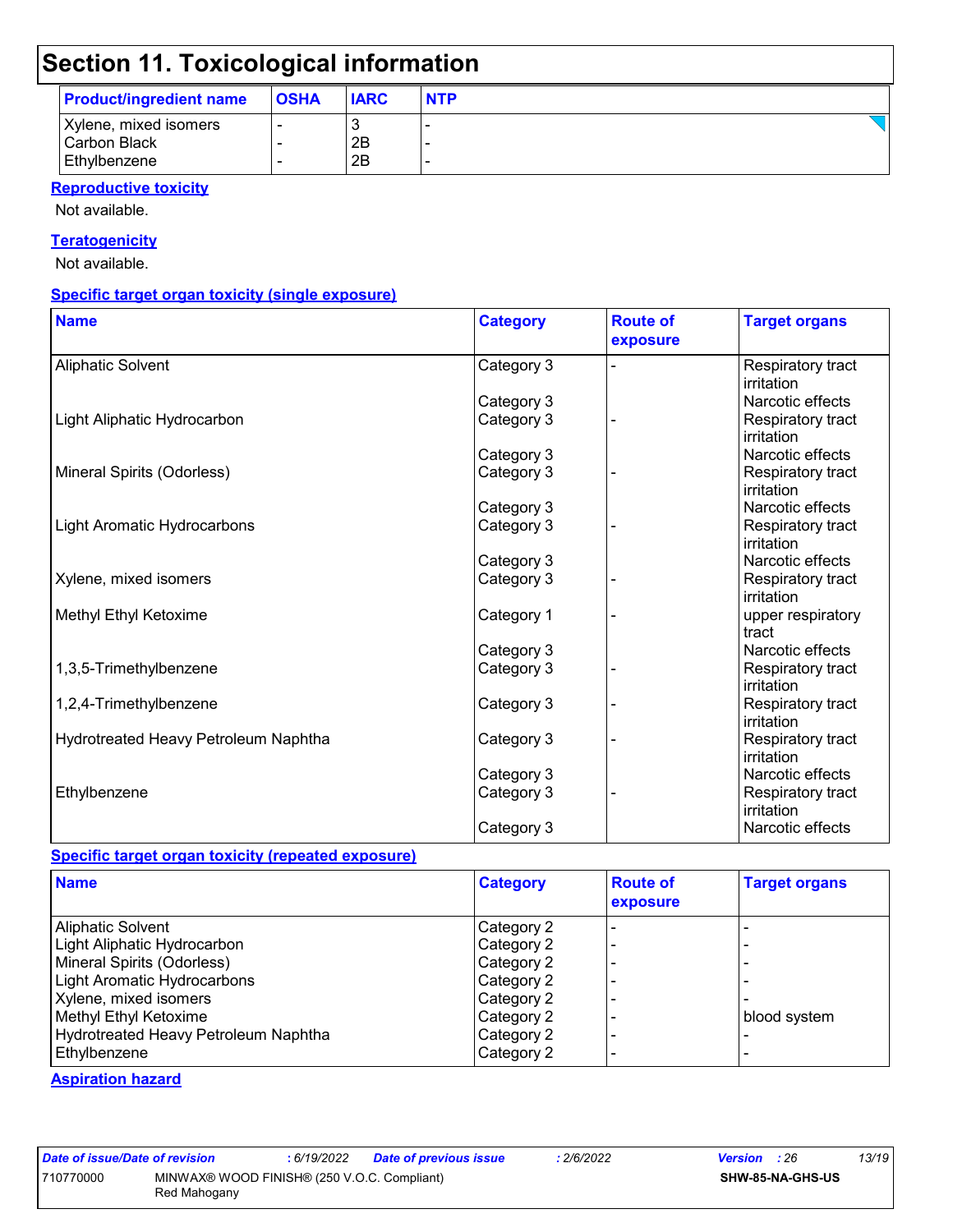| <b>Name</b>                          | <b>Result</b>                         |
|--------------------------------------|---------------------------------------|
| <b>Aliphatic Solvent</b>             | <b>ASPIRATION HAZARD - Category 1</b> |
| Light Aliphatic Hydrocarbon          | <b>ASPIRATION HAZARD - Category 1</b> |
| Mineral Spirits (Odorless)           | <b>ASPIRATION HAZARD - Category 1</b> |
| Light Aromatic Hydrocarbons          | <b>ASPIRATION HAZARD - Category 1</b> |
| Xylene, mixed isomers                | <b>ASPIRATION HAZARD - Category 1</b> |
| trimethylbenzene                     | <b>ASPIRATION HAZARD - Category 1</b> |
| 1,3,5-Trimethylbenzene               | ASPIRATION HAZARD - Category 1        |
| 1,2,4-Trimethylbenzene               | <b>ASPIRATION HAZARD - Category 1</b> |
| Hydrotreated Heavy Petroleum Naphtha | <b>ASPIRATION HAZARD - Category 1</b> |
| Ethylbenzene                         | <b>ASPIRATION HAZARD - Category 1</b> |

| Information on the likely<br>routes of exposure | : Not available.                                    |
|-------------------------------------------------|-----------------------------------------------------|
| <b>Potential acute health effects</b>           |                                                     |
| <b>Eye contact</b>                              | : No known significant effects or critical hazards. |
| <b>Inhalation</b>                               | : No known significant effects or critical hazards. |
| <b>Skin contact</b>                             | : May cause an allergic skin reaction.              |
| <b>Ingestion</b>                                | : May be fatal if swallowed and enters airways.     |

|                                                   | <b>Symptoms related to the physical, chemical and toxicological characteristics</b>                                                                  |
|---------------------------------------------------|------------------------------------------------------------------------------------------------------------------------------------------------------|
| <b>Eye contact</b>                                | : No specific data.                                                                                                                                  |
| <b>Inhalation</b>                                 | : Adverse symptoms may include the following:<br>reduced fetal weight<br>increase in fetal deaths<br>skeletal malformations                          |
| <b>Skin contact</b>                               | : Adverse symptoms may include the following:<br>irritation<br>redness<br>reduced fetal weight<br>increase in fetal deaths<br>skeletal malformations |
| <b>Ingestion</b>                                  | : Adverse symptoms may include the following:<br>nausea or vomiting<br>reduced fetal weight<br>increase in fetal deaths<br>skeletal malformations    |
|                                                   | Delayed and immediate effects and also chronic effects from short and long term exposure                                                             |
| <b>Short term exposure</b>                        |                                                                                                                                                      |
| <b>Potential immediate</b><br>effects             | : Not available.                                                                                                                                     |
| <b>Potential delayed effects : Not available.</b> |                                                                                                                                                      |
| <b>Long term exposure</b>                         |                                                                                                                                                      |
| <b>Potential immediate</b><br>effects             | : Not available.                                                                                                                                     |
| <b>Potential delayed effects : Not available.</b> |                                                                                                                                                      |

#### **Potential chronic health effects**

Not available.

| Date of issue/Date of revision                                           |  | : 6/19/2022 | Date of previous issue | .2/6/2022               | <b>Version</b> : 26 |  | 14/19 |
|--------------------------------------------------------------------------|--|-------------|------------------------|-------------------------|---------------------|--|-------|
| MINWAX® WOOD FINISH® (250 V.O.C. Compliant)<br>710770000<br>Red Mahogany |  |             |                        | <b>SHW-85-NA-GHS-US</b> |                     |  |       |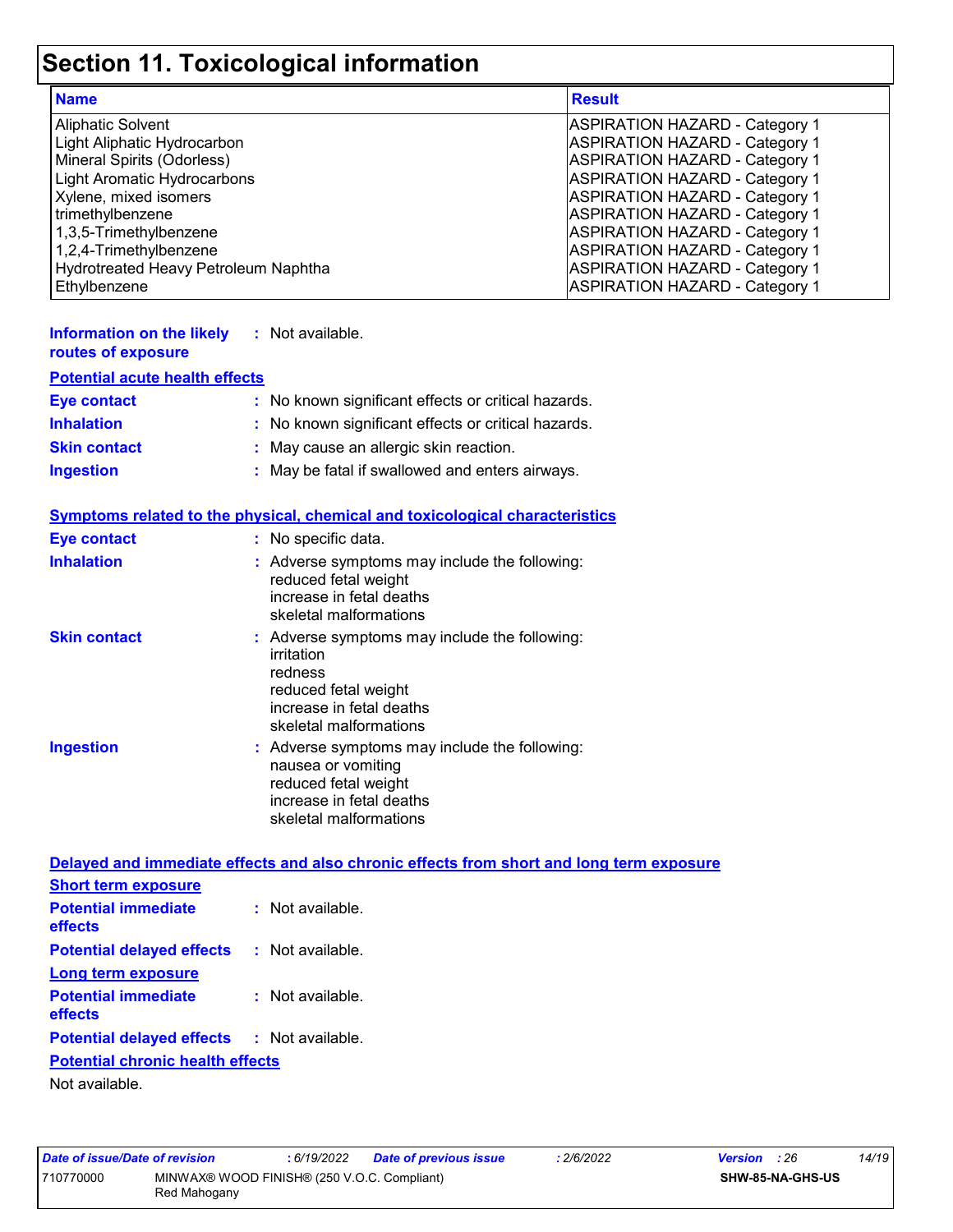| <b>General</b>               | May cause damage to organs through prolonged or repeated exposure. Once<br>sensitized, a severe allergic reaction may occur when subsequently exposed to very low<br>levels. |
|------------------------------|------------------------------------------------------------------------------------------------------------------------------------------------------------------------------|
| <b>Carcinogenicity</b>       | : Suspected of causing cancer. Risk of cancer depends on duration and level of<br>exposure.                                                                                  |
| <b>Mutagenicity</b>          | : No known significant effects or critical hazards.                                                                                                                          |
| <b>Teratogenicity</b>        | : Suspected of damaging the unborn child.                                                                                                                                    |
| <b>Developmental effects</b> | : No known significant effects or critical hazards.                                                                                                                          |
| <b>Fertility effects</b>     | : No known significant effects or critical hazards.                                                                                                                          |

#### **Numerical measures of toxicity**

**Acute toxicity estimates**

Not available.

## **Section 12. Ecological information**

| <b>Toxicity</b>                |                                    |                                                |                 |
|--------------------------------|------------------------------------|------------------------------------------------|-----------------|
| <b>Product/ingredient name</b> | <b>Result</b>                      | <b>Species</b>                                 | <b>Exposure</b> |
| Aliphatic Solvent              | Acute LC50 2200 µg/l Fresh water   | Fish - Lepomis macrochirus                     | 4 days          |
| Light Aliphatic Hydrocarbon    | Acute LC50 2200 µg/l Fresh water   | Fish - Lepomis macrochirus                     | 4 days          |
| Mineral Spirits (Odorless)     | Acute LC50 2200 µg/l Fresh water   | Fish - Lepomis macrochirus                     | 4 days          |
| Xylene, mixed isomers          | Acute LC50 8500 µg/l Marine water  | <b>Crustaceans - Palaemonetes</b><br>pugio     | 48 hours        |
|                                | Acute LC50 13400 µg/l Fresh water  | Fish - Pimephales promelas                     | 96 hours        |
| trimethylbenzene               | Acute LC50 5600 µg/l Marine water  | <b>Crustaceans - Palaemonetes</b><br>pugio     | 48 hours        |
| Methyl Ethyl Ketoxime          | Acute LC50 843000 µg/l Fresh water | Fish - Pimephales promelas                     | 96 hours        |
| 1,3,5-Trimethylbenzene         | Acute LC50 13000 µg/l Marine water | Crustaceans - Cancer magister -<br>Zoea        | 48 hours        |
|                                | Acute LC50 12520 µg/l Fresh water  | Fish - Carassius auratus                       | 96 hours        |
|                                | Chronic NOEC 400 µg/l Fresh water  | Daphnia - Daphnia magna                        | 21 days         |
| 1,2,4-Trimethylbenzene         | Acute LC50 4910 µg/l Marine water  | Crustaceans - Elasmopus<br>pectenicrus - Adult | 48 hours        |
|                                | Acute LC50 7720 µg/l Fresh water   | Fish - Pimephales promelas                     | 96 hours        |
| Ethylbenzene                   | Acute EC50 4900 µg/l Marine water  | Algae - Skeletonema costatum                   | 72 hours        |
|                                | Acute EC50 7700 µg/l Marine water  | Algae - Skeletonema costatum                   | 96 hours        |
|                                | Acute EC50 6.53 mg/l Marine water  | Crustaceans - Artemia sp. -<br>Nauplii         | 48 hours        |
|                                | Acute EC50 2.93 mg/l Fresh water   | Daphnia - Daphnia magna -<br>Neonate           | 48 hours        |
|                                | Acute LC50 4200 µg/l Fresh water   | Fish - Oncorhynchus mykiss                     | 96 hours        |

#### **Persistence and degradability**

| <b>Product/ingredient name</b> | <b>Aquatic half-life</b> | <b>Photolysis</b> | Biodegradability |
|--------------------------------|--------------------------|-------------------|------------------|
| Light Aromatic Hydrocarbons    |                          |                   | Readily          |
| Xylene, mixed isomers          |                          |                   | Readily          |
| Ethvlbenzene                   |                          |                   | Readily          |

#### **Bioaccumulative potential**

| Date of issue/Date of revision |                                                             | : 6/19/2022 | <b>Date of previous issue</b> | .2/6/2022 | <b>Version</b> : 26 |                         | 15/19 |
|--------------------------------|-------------------------------------------------------------|-------------|-------------------------------|-----------|---------------------|-------------------------|-------|
| 710770000                      | MINWAX® WOOD FINISH® (250 V.O.C. Compliant)<br>Red Mahogany |             |                               |           |                     | <b>SHW-85-NA-GHS-US</b> |       |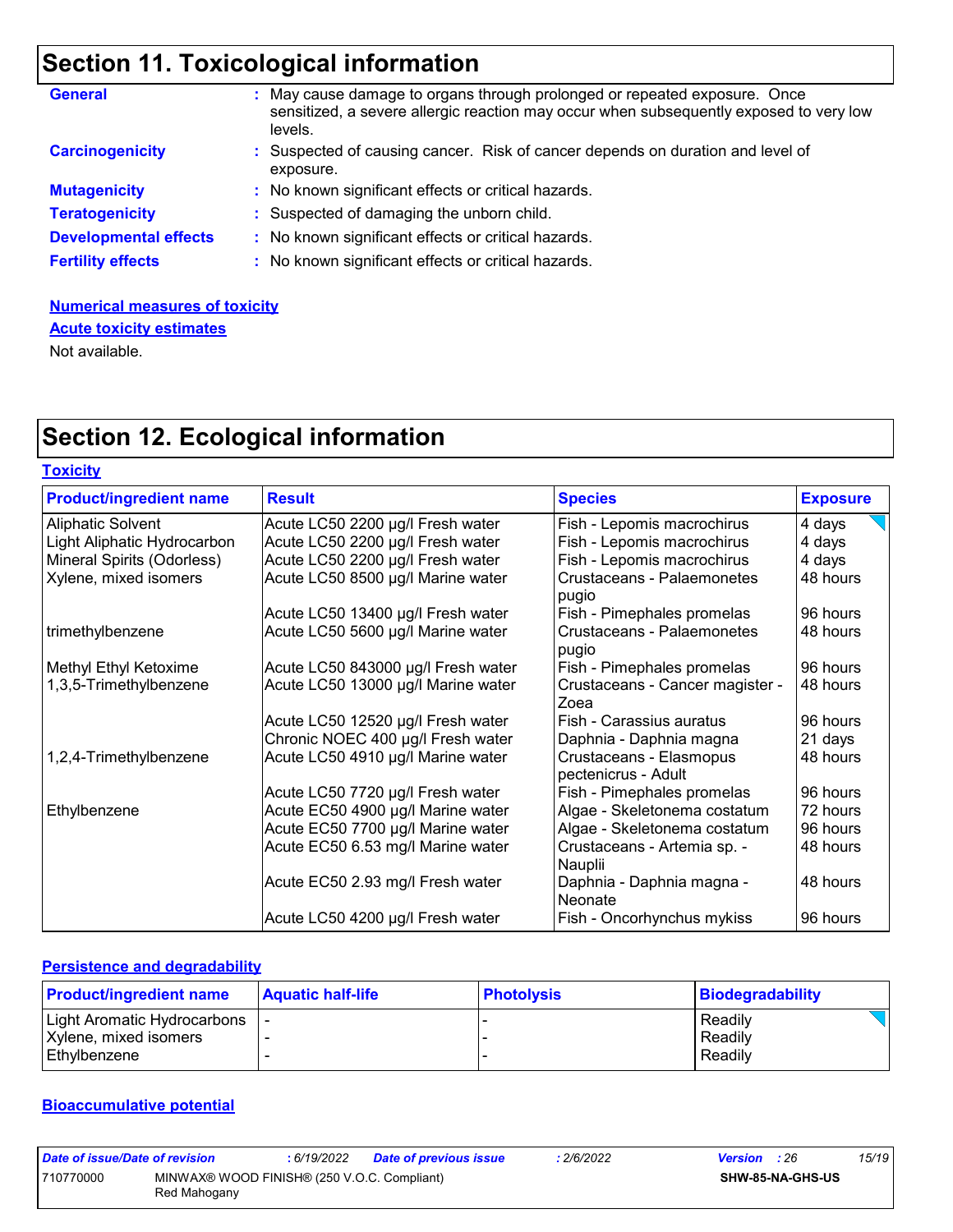| <b>Product/ingredient name</b> | $LogP_{ow}$ | <b>BCF</b>  | <b>Potential</b> |  |
|--------------------------------|-------------|-------------|------------------|--|
| Light Aromatic Hydrocarbons    |             | 10 to 2500  | high             |  |
| Xylene, mixed isomers          |             | 8.1 to 25.9 | low              |  |
| Methyl Ethyl Ketoxime          |             | 2.5 to 5.8  | low              |  |
| $1,3,5$ -Trimethylbenzene      |             | 161         | low              |  |
| $ 1,2,4$ -Trimethylbenzene     |             | 243         | low              |  |
| <b>Hydrotreated Heavy</b>      |             | 10 to 2500  | high             |  |
| Petroleum Naphtha              |             |             |                  |  |
| Zirconium 2-Ethylhexanoate     |             | 2.96        | low              |  |

#### **Mobility in soil**

| <b>Soil/water partition</b> | : Not available. |
|-----------------------------|------------------|
| <b>coefficient (Koc)</b>    |                  |

**Other adverse effects :** No known significant effects or critical hazards.

## **Section 13. Disposal considerations**

**Disposal methods : This product contains a Significant New Use Rule (SNUR) Chemical. Do not allow this product to enter drains, sewers, wastewater treatment systems, groundwater, streams, lakes or ponds. See Environmental Data Sheet (EDS) for additional details.**

> The generation of waste should be avoided or minimized wherever possible. Disposal of this product, solutions and any by-products should at all times comply with the requirements of environmental protection and waste disposal legislation and any regional local authority requirements. Dispose of surplus and non-recyclable products via a licensed waste disposal contractor. Waste should not be disposed of untreated to the sewer unless fully compliant with the requirements of all authorities with jurisdiction. Waste packaging should be recycled. Incineration or landfill should only be considered when recycling is not feasible. This material and its container must be disposed of in a safe way. Care should be taken when handling emptied containers that have not been cleaned or rinsed out. Empty containers or liners may retain some product residues. Vapor from product residues may create a highly flammable or explosive atmosphere inside the container. Do not cut, weld or grind used containers unless they have been cleaned thoroughly internally. Avoid dispersal of spilled material and runoff and contact with soil, waterways, drains and sewers.

### **Section 14. Transport information**

|                                                    | <b>DOT</b><br><b>Classification</b>                                        | <b>TDG</b><br><b>Classification</b> | <b>Mexico</b><br><b>Classification</b> | <b>IATA</b>    | <b>IMDG</b>                       |
|----------------------------------------------------|----------------------------------------------------------------------------|-------------------------------------|----------------------------------------|----------------|-----------------------------------|
| <b>UN number</b>                                   | <b>UN1263</b>                                                              | <b>UN1263</b>                       | <b>UN1263</b>                          | <b>UN1263</b>  | <b>UN1263</b>                     |
| <b>UN proper</b><br>shipping name                  | <b>PAINT</b>                                                               | <b>PAINT</b>                        | <b>PAINT</b>                           | <b>PAINT</b>   | <b>PAINT</b>                      |
| <b>Transport</b><br>hazard class(es)               | 3<br><b>MABLE LIQU</b>                                                     | 3                                   | 3                                      | 3              | 3                                 |
| <b>Packing group</b>                               | Ш                                                                          | Ш                                   | Ш                                      | $\mathbf{III}$ | $\mathbf{III}$                    |
| <b>Environmental</b><br><b>hazards</b>             | No.                                                                        | No.                                 | No.                                    | No.            | No.                               |
| <b>Date of issue/Date of revision</b><br>710770000 | : 6/19/2022<br>MINWAX® WOOD FINISH® (250 V.O.C. Compliant)<br>Red Mahogany | <b>Date of previous issue</b>       | : 2/6/2022                             | <b>Version</b> | 16/19<br>: 26<br>SHW-85-NA-GHS-US |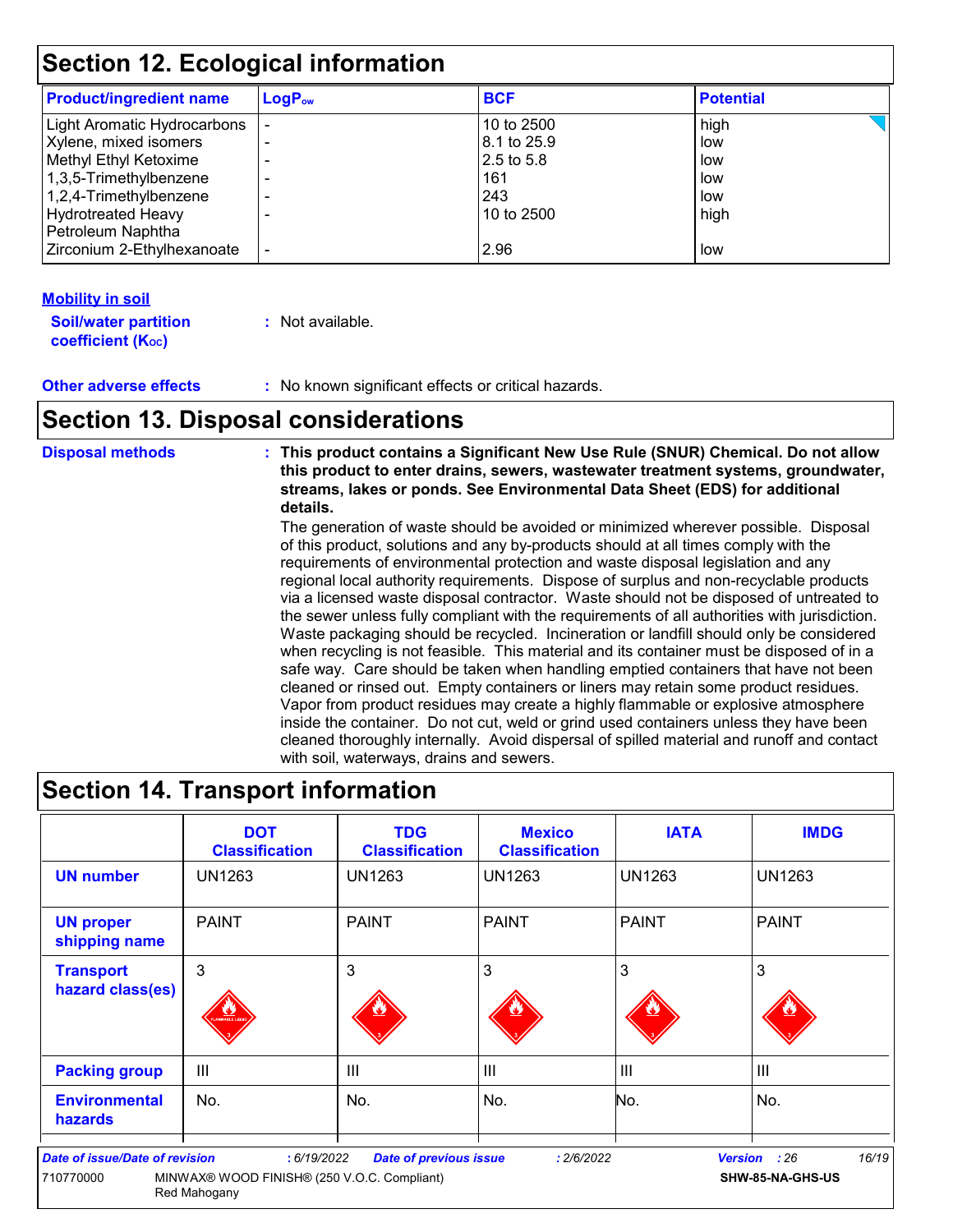|                                                                                                                                                                                                                                                                                                                                                                                                                                                                                                                                                                                                                                                                                                                              | <b>Section 14. Transport information</b>                                                                                                                                                                                                                                                                                                 |                                                                                                                                                     |                       |  |                                     |  |
|------------------------------------------------------------------------------------------------------------------------------------------------------------------------------------------------------------------------------------------------------------------------------------------------------------------------------------------------------------------------------------------------------------------------------------------------------------------------------------------------------------------------------------------------------------------------------------------------------------------------------------------------------------------------------------------------------------------------------|------------------------------------------------------------------------------------------------------------------------------------------------------------------------------------------------------------------------------------------------------------------------------------------------------------------------------------------|-----------------------------------------------------------------------------------------------------------------------------------------------------|-----------------------|--|-------------------------------------|--|
| <b>Additional</b><br><b>information</b>                                                                                                                                                                                                                                                                                                                                                                                                                                                                                                                                                                                                                                                                                      | This product may<br>be re-classified as<br>"Combustible<br>Liquid," unless<br>transported by<br>vessel or aircraft.<br>Non-bulk<br>packages (less<br>than or equal to<br>119 gal) of<br>combustible<br>liquids are not<br>regulated as<br>hazardous<br>materials in<br>package sizes<br>less than the<br>product reportable<br>quantity. | Product classified<br>as per the<br>following sections<br>of the<br>Transportation of<br>Dangerous Goods<br>Regulations:<br>2.18-2.19 (Class<br>3). |                       |  | Emergency<br>schedules F-E, S-<br>E |  |
|                                                                                                                                                                                                                                                                                                                                                                                                                                                                                                                                                                                                                                                                                                                              | <b>ERG No.</b><br>128                                                                                                                                                                                                                                                                                                                    | <b>ERG No.</b><br>128                                                                                                                               | <b>ERG No.</b><br>128 |  |                                     |  |
|                                                                                                                                                                                                                                                                                                                                                                                                                                                                                                                                                                                                                                                                                                                              |                                                                                                                                                                                                                                                                                                                                          |                                                                                                                                                     |                       |  |                                     |  |
| <b>Special precautions for user :</b><br>Multi-modal shipping descriptions are provided for informational purposes and do not<br>consider container sizes. The presence of a shipping description for a particular<br>mode of transport (sea, air, etc.), does not indicate that the product is packaged<br>suitably for that mode of transport. All packaging must be reviewed for suitability<br>prior to shipment, and compliance with the applicable regulations is the sole<br>responsibility of the person offering the product for transport. People loading and<br>unloading dangerous goods must be trained on all of the risks deriving from the<br>substances and on all actions in case of emergency situations. |                                                                                                                                                                                                                                                                                                                                          |                                                                                                                                                     |                       |  |                                     |  |
| to IMO instruments                                                                                                                                                                                                                                                                                                                                                                                                                                                                                                                                                                                                                                                                                                           | Transport in bulk according : Not available.                                                                                                                                                                                                                                                                                             |                                                                                                                                                     |                       |  |                                     |  |
| : Not available.<br><b>Proper shipping name</b><br><b>Section 15. Regulatory information</b>                                                                                                                                                                                                                                                                                                                                                                                                                                                                                                                                                                                                                                 |                                                                                                                                                                                                                                                                                                                                          |                                                                                                                                                     |                       |  |                                     |  |
| <b>U.S. Federal regulations</b>                                                                                                                                                                                                                                                                                                                                                                                                                                                                                                                                                                                                                                                                                              |                                                                                                                                                                                                                                                                                                                                          | : TSCA 5(a)2 final significant new use rules: Chlorodiazocarboxylate                                                                                |                       |  |                                     |  |

| List name                                                           | <b>Chemical name</b>   | <b>Notes</b>                                                                                                                                                                                                                                              |  |
|---------------------------------------------------------------------|------------------------|-----------------------------------------------------------------------------------------------------------------------------------------------------------------------------------------------------------------------------------------------------------|--|
| United States - TSCA 5(a)<br>2 - Final significant new<br>use rules | Chlorodiazocarboxylate |                                                                                                                                                                                                                                                           |  |
|                                                                     |                        | This product contains a Significant New Use Rule (SNUR) Chemical. Do not allow this<br>product to enter drains, sewers, wastewater treatment systems, groundwater, streams,<br>lakes or ponds. See Environmental Data Sheet (EDS) for additional details. |  |

#### **SARA 313**

SARA 313 (40 CFR 372.45) supplier notification can be found on the Environmental Data Sheet.

#### **California Prop. 65**

WARNING: This product contains chemicals known to the State of California to cause cancer and birth defects or other reproductive harm.

#### **International regulations**

| Date of issue/Date of revision |                                                             | : 6/19/2022 | <b>Date of previous issue</b> | 2/6/2022 | <b>Version</b> : 26 |                  | 17/19 |
|--------------------------------|-------------------------------------------------------------|-------------|-------------------------------|----------|---------------------|------------------|-------|
| 710770000                      | MINWAX® WOOD FINISH® (250 V.O.C. Compliant)<br>Red Mahogany |             |                               |          |                     | SHW-85-NA-GHS-US |       |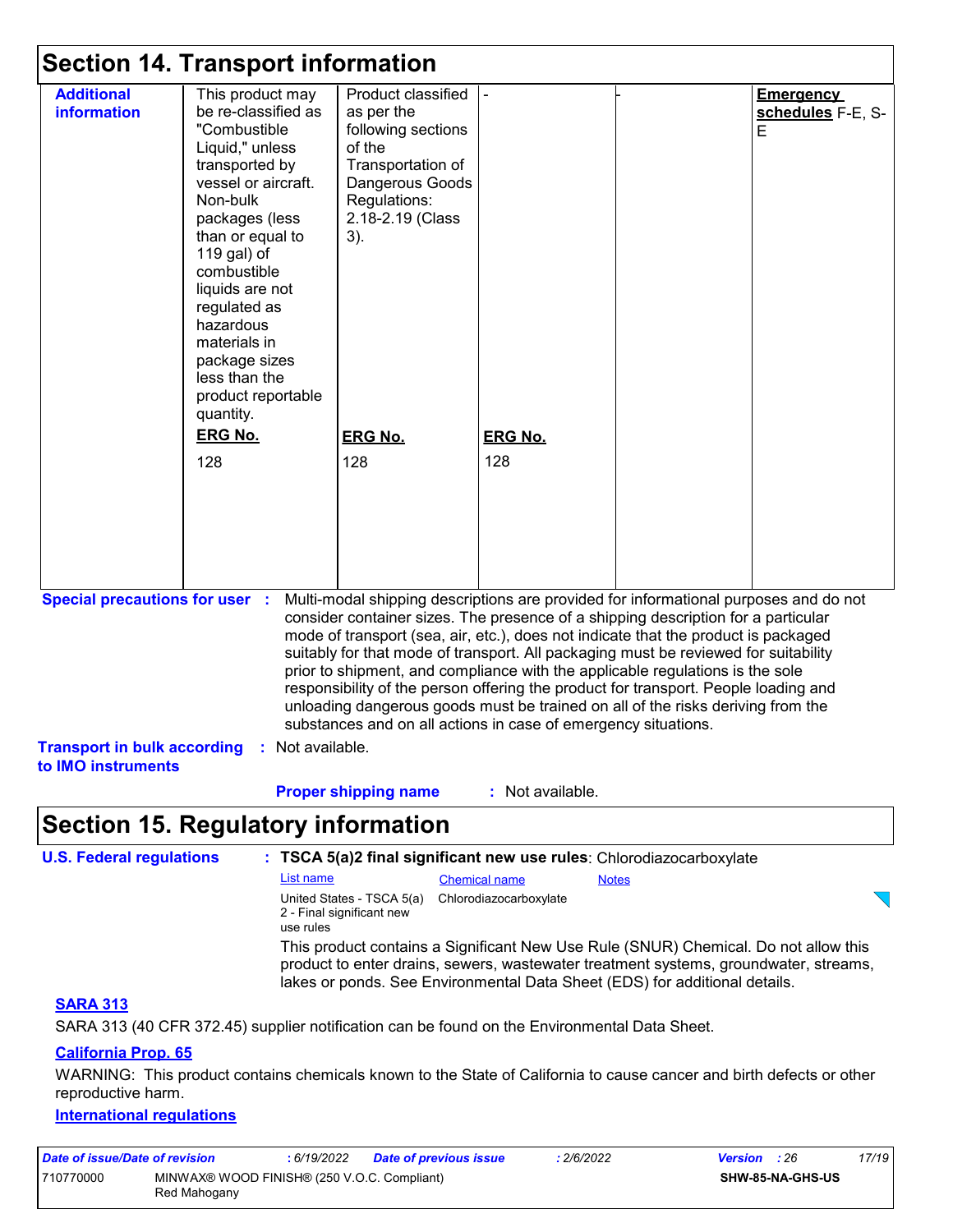### **Section 15. Regulatory information**

| <b>International lists</b> | : Australia inventory (AIIC): Not determined.                |
|----------------------------|--------------------------------------------------------------|
|                            | China inventory (IECSC): Not determined.                     |
|                            | Japan inventory (CSCL): Not determined.                      |
|                            | Japan inventory (ISHL): Not determined.                      |
|                            | Korea inventory (KECI): Not determined.                      |
|                            | New Zealand Inventory of Chemicals (NZIoC): Not determined.  |
|                            | Philippines inventory (PICCS): Not determined.               |
|                            | Taiwan Chemical Substances Inventory (TCSI): Not determined. |
|                            | Thailand inventory: Not determined.                          |
|                            | Turkey inventory: Not determined.                            |
|                            | Vietnam inventory: Not determined.                           |

### **Section 16. Other information**

**Hazardous Material Information System (U.S.A.)**



**The customer is responsible for determining the PPE code for this material. For more information on HMIS® Personal Protective Equipment (PPE) codes, consult the HMIS® Implementation Manual.**

**Caution: HMIS® ratings are based on a 0-4 rating scale, with 0 representing minimal hazards or risks, and 4 representing significant hazards or risks. Although HMIS® ratings and the associated label are not required on SDSs or products leaving a facility under 29 CFR 1910.1200, the preparer may choose to provide them. HMIS® ratings are to be used with a fully implemented HMIS® program. HMIS® is a registered trademark and service mark of the American Coatings Association, Inc.**

**Procedure used to derive the classification**

|                                                                                                                                                                                                                                                            |  | <b>Classification</b>                                                                                                                                                                                                                                                                                                                                                                                                                                                                                                                                                                                             | <b>Justification</b>                                                                                                                |  |  |
|------------------------------------------------------------------------------------------------------------------------------------------------------------------------------------------------------------------------------------------------------------|--|-------------------------------------------------------------------------------------------------------------------------------------------------------------------------------------------------------------------------------------------------------------------------------------------------------------------------------------------------------------------------------------------------------------------------------------------------------------------------------------------------------------------------------------------------------------------------------------------------------------------|-------------------------------------------------------------------------------------------------------------------------------------|--|--|
| FLAMMABLE LIQUIDS - Category 3<br>SKIN SENSITIZATION - Category 1<br><b>CARCINOGENICITY - Category 2</b><br>TOXIC TO REPRODUCTION - Category 2<br>SPECIFIC TARGET ORGAN TOXICITY (REPEATED EXPOSURE) - Category 2<br><b>ASPIRATION HAZARD - Category 1</b> |  |                                                                                                                                                                                                                                                                                                                                                                                                                                                                                                                                                                                                                   | On basis of test data<br>Calculation method<br>Calculation method<br>Calculation method<br>Calculation method<br>Calculation method |  |  |
| <b>History</b>                                                                                                                                                                                                                                             |  |                                                                                                                                                                                                                                                                                                                                                                                                                                                                                                                                                                                                                   |                                                                                                                                     |  |  |
| <b>Date of printing</b>                                                                                                                                                                                                                                    |  | : 6/19/2022                                                                                                                                                                                                                                                                                                                                                                                                                                                                                                                                                                                                       |                                                                                                                                     |  |  |
| Date of issue/Date of<br>revision                                                                                                                                                                                                                          |  | : 6/19/2022                                                                                                                                                                                                                                                                                                                                                                                                                                                                                                                                                                                                       |                                                                                                                                     |  |  |
| Date of previous issue                                                                                                                                                                                                                                     |  | : 2/6/2022                                                                                                                                                                                                                                                                                                                                                                                                                                                                                                                                                                                                        |                                                                                                                                     |  |  |
| <b>Version</b>                                                                                                                                                                                                                                             |  | : 26                                                                                                                                                                                                                                                                                                                                                                                                                                                                                                                                                                                                              |                                                                                                                                     |  |  |
| <b>Key to abbreviations</b>                                                                                                                                                                                                                                |  | $:$ ATE = Acute Toxicity Estimate<br><b>BCF</b> = Bioconcentration Factor<br>GHS = Globally Harmonized System of Classification and Labelling of Chemicals<br>IATA = International Air Transport Association<br>IBC = Intermediate Bulk Container<br><b>IMDG = International Maritime Dangerous Goods</b><br>LogPow = logarithm of the octanol/water partition coefficient<br>MARPOL = International Convention for the Prevention of Pollution From Ships, 1973<br>as modified by the Protocol of 1978. ("Marpol" = marine pollution)<br>$N/A = Not available$<br>SGG = Segregation Group<br>UN = United Nations |                                                                                                                                     |  |  |
| Dato of issue/Dato of revision                                                                                                                                                                                                                             |  | .2/6/2022<br>• 6/10/2022<br>Dato of provinus issuo                                                                                                                                                                                                                                                                                                                                                                                                                                                                                                                                                                | 18/10<br>Vareion<br>.26                                                                                                             |  |  |

| Date of issue/Date of revision |                                                             | : 6/19/2022 | <b>Date of previous issue</b> | : 2/6/2022 | <b>Version</b> : 26 |                  | 18/19 |
|--------------------------------|-------------------------------------------------------------|-------------|-------------------------------|------------|---------------------|------------------|-------|
| 710770000                      | MINWAX® WOOD FINISH® (250 V.O.C. Compliant)<br>Red Mahogany |             |                               |            |                     | SHW-85-NA-GHS-US |       |